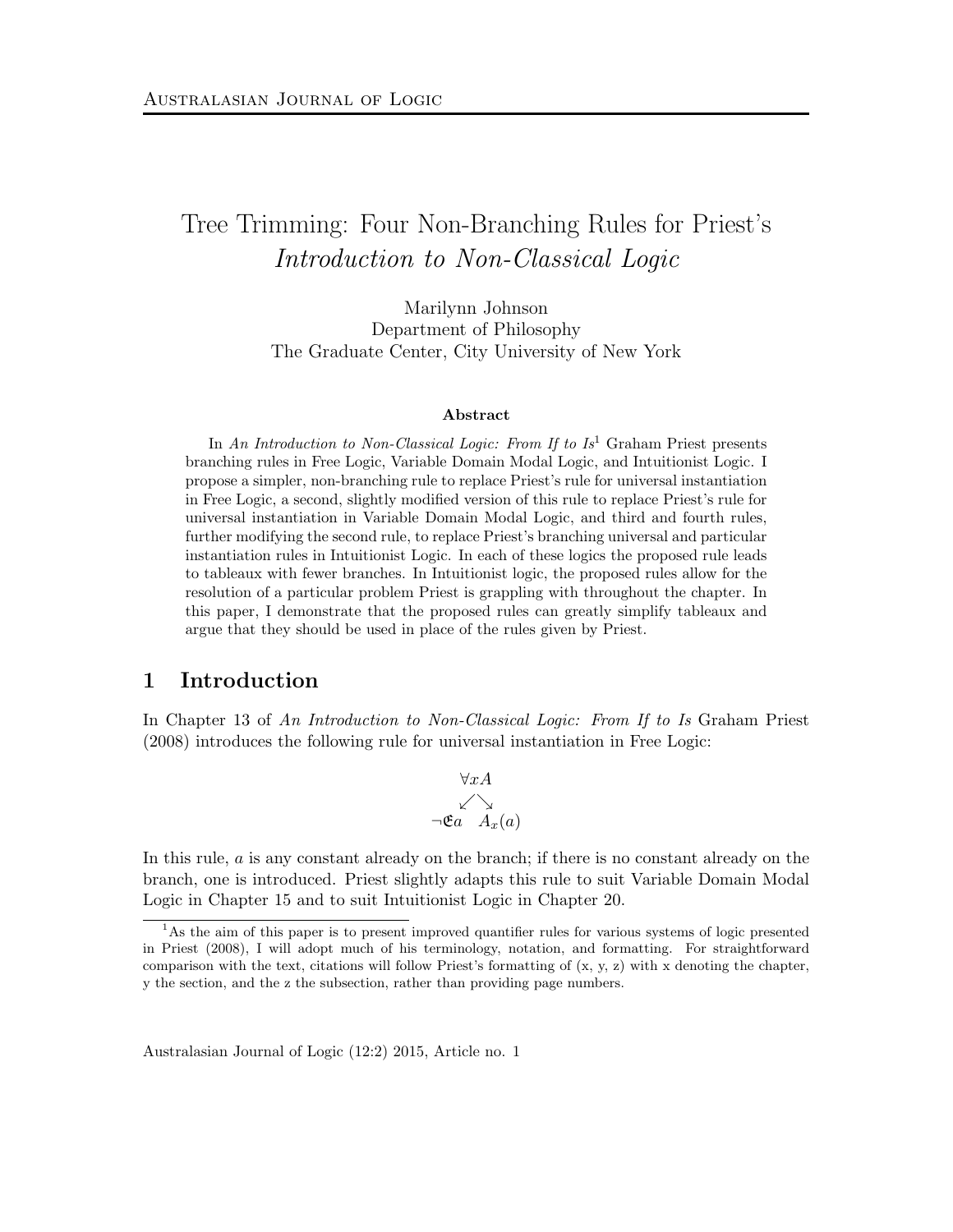I propose a simpler rule to replace Priest's rule for universal instantiation in Free Logic, a second, slightly modified version of this rule to replace Priest's rule for universal instantiation in Variable Domain Modal Logic, and third and fourth rules, further modifying the second rule, to replace Priest's branching universal and particular instantiation rules in Intuitionist Logic.

In essence, each of these rules replaces a branching rule that indicates a formula of the form  $\forall x A$  is true when either  $\neg \mathfrak{E}a$  is true or A is true of any other object with a non-branching rule that is applied only when there is an object said to exist on the branch. This idea is applied across the instances of similarly branching rules in Priest's chapters on Free Logic, Variable Domain Modal Logic, and Intuitionist Logic. In each of these logics the proposed rule leads to simpler tableaux. In Intuitionist logic, the proposed rules allow for the resolution of a particular problem Priest grapples with throughout the chapter: a desire that resulting tableaux be both perspicuous and not unwieldy.

In each of the following three sections I begin by introducing a system of logic, including presenting Priest's universal and particular instantiation rules for the system. I then complete a tableau that closes with Priest's rule. After completion of the closed tableau, I explain the rule I propose and complete the previous example with the proposed rule replacing Priest's rule. I will follow this by completing an example that does not close with Priest's rule and generating a countermodel from the open tableau. Then, I complete the previous open tableau and generate a counterexample with the proposed rule. Lastly, I provide the soundness and completeness proofs for the system of logic.

## 2.1 Universal Instantiation in Free Logic

The tableau procedure<sup>2</sup> is essentially a test to see whether or not the premises and negated conclusion of some inference leads to a contradiction (1.5). If the premises and negated conclusion do lead to a contradiction this indicates that the inference is valid; if the premises and negated conclusion do not lead to a contradiction this indicates that the inference is not valid.

A tableau is complete when every rule that can be applied has been applied (1.4.5). A branch of a tableau closes as soon as there is a contradiction, formulas A and  $\neg A$ , on the branch. Because subsequent steps will not undo the contradiction, the branch may be closed as soon as the contradiction appears, whether or not all the rules on that branch have been applied. An 'X' at the bottom of a branch is used to indicate closure. A tableau is closed when every branch on the tableau has been closed (1.4.6).

Most of the rules of Classical Logic tableaux carry over to Free Logic tableaux. They

<sup>&</sup>lt;sup>2</sup>Priest explains his choice of the tableau method in the Preface to the First Edition (2008) in the following way, "constructing tableau proofs, and so 'getting a feel' for what is, and is not, valid in logic, is very easy ... tableaux have great pedagogical attractions" (xviii). Although my rule supports this view, the aim of this paper is reasonably narrow in scope in adopting this cause and certainly does not go into anything that could be considered an argument for the tableau method in general.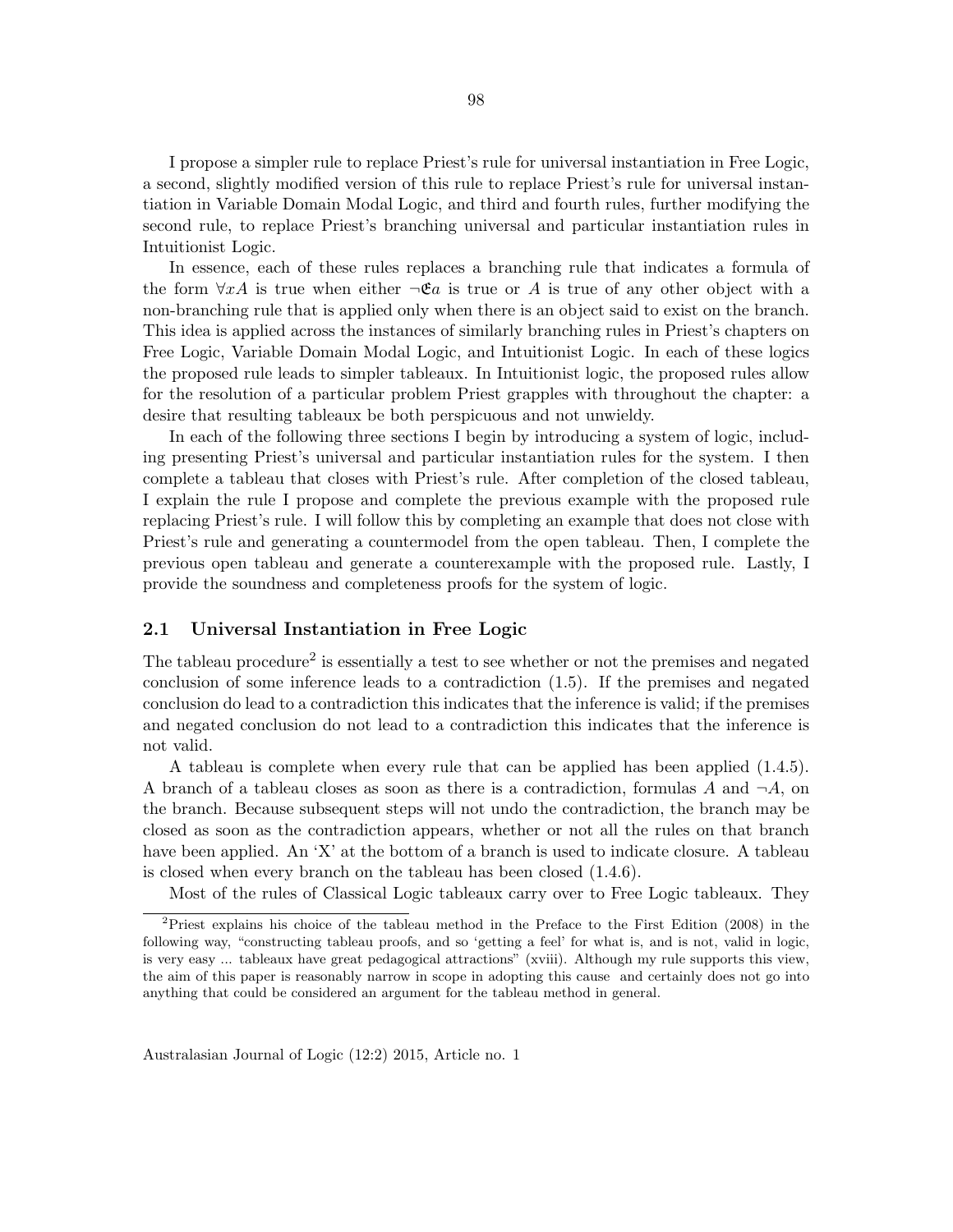are the following (1.4.4):

$$
A \supset B \qquad \neg(A \supset B)
$$
\n
$$
\downarrow \qquad \downarrow
$$
\n
$$
\neg A \qquad B \qquad A
$$
\n
$$
\neg B
$$
\n
$$
A \lor B \qquad \neg(A \lor B)
$$
\n
$$
\downarrow \qquad \downarrow
$$
\n
$$
A \qquad B \qquad \neg A
$$
\n
$$
\neg B
$$
\n
$$
\neg(A \land B) \qquad A \land B
$$
\n
$$
\downarrow \qquad \downarrow
$$
\n
$$
\neg A \qquad \neg B \qquad A
$$
\n
$$
B
$$
\n
$$
A \equiv B \qquad \neg(A \equiv B)
$$
\n
$$
\downarrow \qquad \qquad A
$$
\n
$$
\neg A \qquad \qquad A \qquad \neg A
$$
\n
$$
\downarrow
$$
\n
$$
A \qquad \neg A
$$
\n
$$
\downarrow
$$
\n
$$
A
$$

The following two rules carry over to Free Logic from Classical First Order Logic  $(12.4.1):$ 

$$
\neg \forall x A \qquad \qquad \neg \exists x A
$$
  

$$
\downarrow \qquad \qquad \downarrow
$$
  

$$
\exists x \neg A \qquad \qquad \forall x \neg A
$$

The systems of Free Logic dispense with the assumption of Classical Logic that every object in the domain exists<sup>3</sup>. This means that constants can refer to non-existent objects. This allows us to distinguish between something "existing" in the sense of being within the domain, D, of objects we wish to reason over, and of those objects, "existence proper" in the sense of being within the sub-domain of objects,  $E$ , that we are to say exist.

The division between what exists and what does not exist is relatively straightforward in Free Logic: certain propositions about Barack Obama, such as, 'Barack Obama lives at 1600 Pennsylvania Avenue', are true because of the way the physical world is; certain propositions about Sherlock Holmes, such as, 'In the story, Sherlock Holmes lives at 221B

<sup>3</sup>See Priest 13.8 for a historical overview.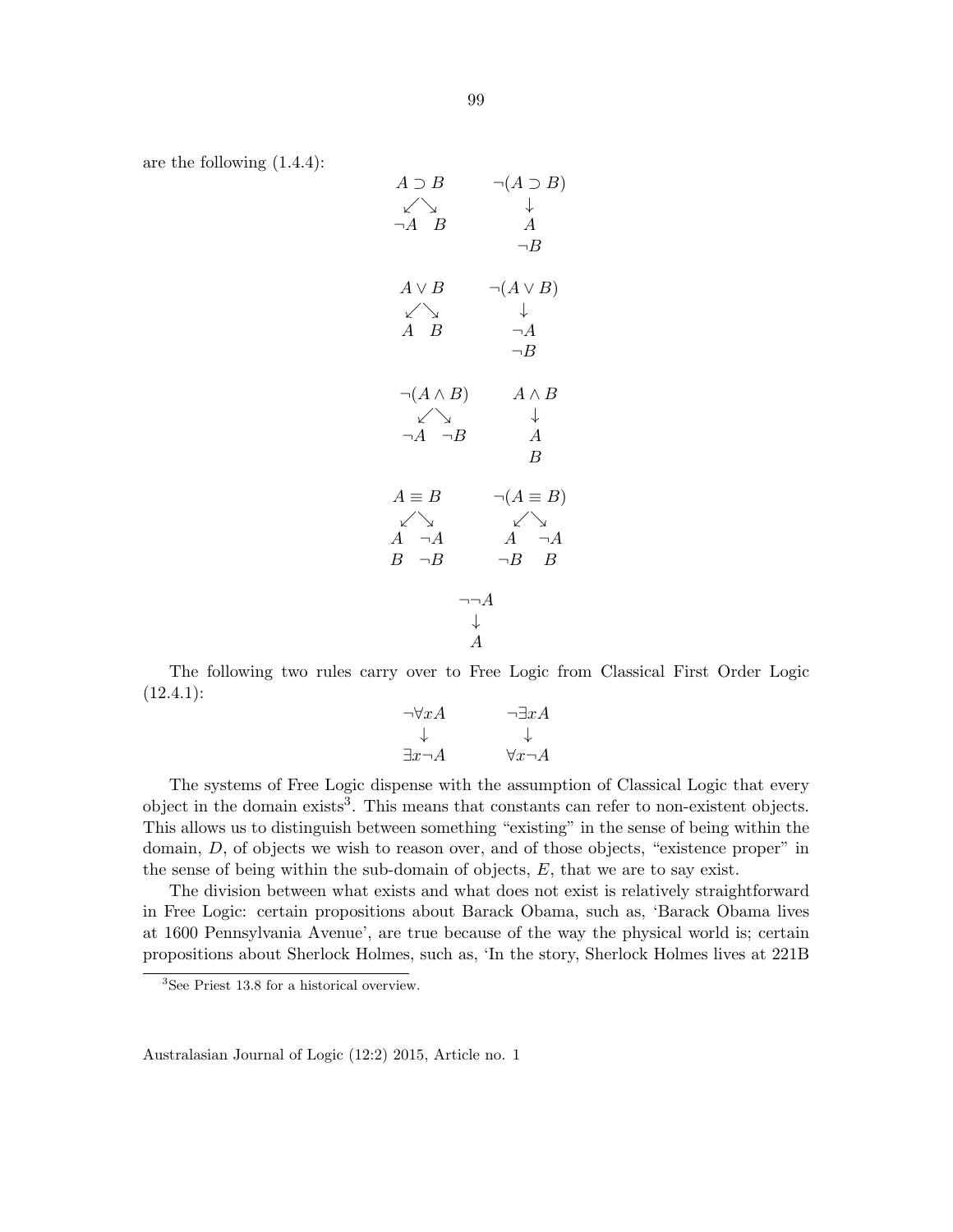Baker Street', are true because of decisions made by Sir Arthur Conan Doyle. We will look at a system that treats more complicated notions of existence in section four.

To express existence and nonexistence, an existence predicate,  $\mathfrak{E}$ , is introduced to the machinery of classical logic (12.6.2-4).  $\mathfrak{E}a$  denotes 'a exists';  $\neg \mathfrak{E}a$  denotes 'a does not exist'.

The truth conditions and rules for Free Logic<sup>4</sup> are the same as those of Classical Logic (above), except for modifications in Universal Instantiation and Particular Instantiation. In Free Logic, if C is a set of constants such that every object in D has a name in  $C$ , then the truth conditions for the quantifiers are (13.2.6):

 $v(\forall x A) = 1$  iff for all  $c \in C$  such that  $v(\mathfrak{E}c) = 1$ ,  $v(A_x(c)) = 1$  (otherwise it is 0);  $v(\exists x A) = 1$  iff for some  $c \in C$  such that  $v(\mathfrak{E}c) = 1$ ,  $v(A_x(c)) = 1$  (otherwise it is 0).

This is reflected in Free Logic tableaux by the following rules (13.10.2):

| Universal Instantiation           | Particular Insantiation |
|-----------------------------------|-------------------------|
|                                   |                         |
| $\forall x A$                     | $\exists x A$           |
|                                   |                         |
| $\neg \mathfrak{E}a \quad A_x(a)$ | $\mathfrak{E}(c)$       |
|                                   | $A_x(c)$                |

The Particular Instantiation Rule for  $\exists x \hat{A}$  introduces some object that exists, represented by  $c$ , a new constant to the branch, which has the property  $A$ . The Universal Instantiation Rule for  $\forall x \hat{A}$  says that either an object does not exist (left branch) or it has the property  $\hat{A}$ (right branch). The Universal Instantiation Rule is applied for all constants on the branch. If there is no constant on the branch when the rule is to be instantiated, one is introduced.

In cases where there is a constant, a, predicated by the existence predicate,  $\mathfrak{E}$ , on the branch before the Universal Instantiation Rule is applied, the left branch of the rule always closes because the  $\mathfrak{E}a$  already on the branch contradicts the introduced  $\neg \mathfrak{E}a$ . In certain tableaux where this occurs several times, the left branch repeatedly is created only to be subsequently closed by the contradiction presented. This is seen in the following problem from Chapter 13 (13.10.2):

<sup>&</sup>lt;sup>4</sup>In the chapter on Free Logic, Priest provides rules suitable for Positive Free Logic and Negative Free Logic (13.4). With the supplementation of the Universal and Particular Instantiation Rules to the rules of Classical First Order Logic, the system arrives at Positive Free Logic. By adding the Negativity Constraint Rule to these, the system arrives at Negative Free Logic. This means that the rules I provide here could apply to either Positive or Negative Free Logic, depending on whether or not one also works with the Negativity Constraint Rule (13.4.3).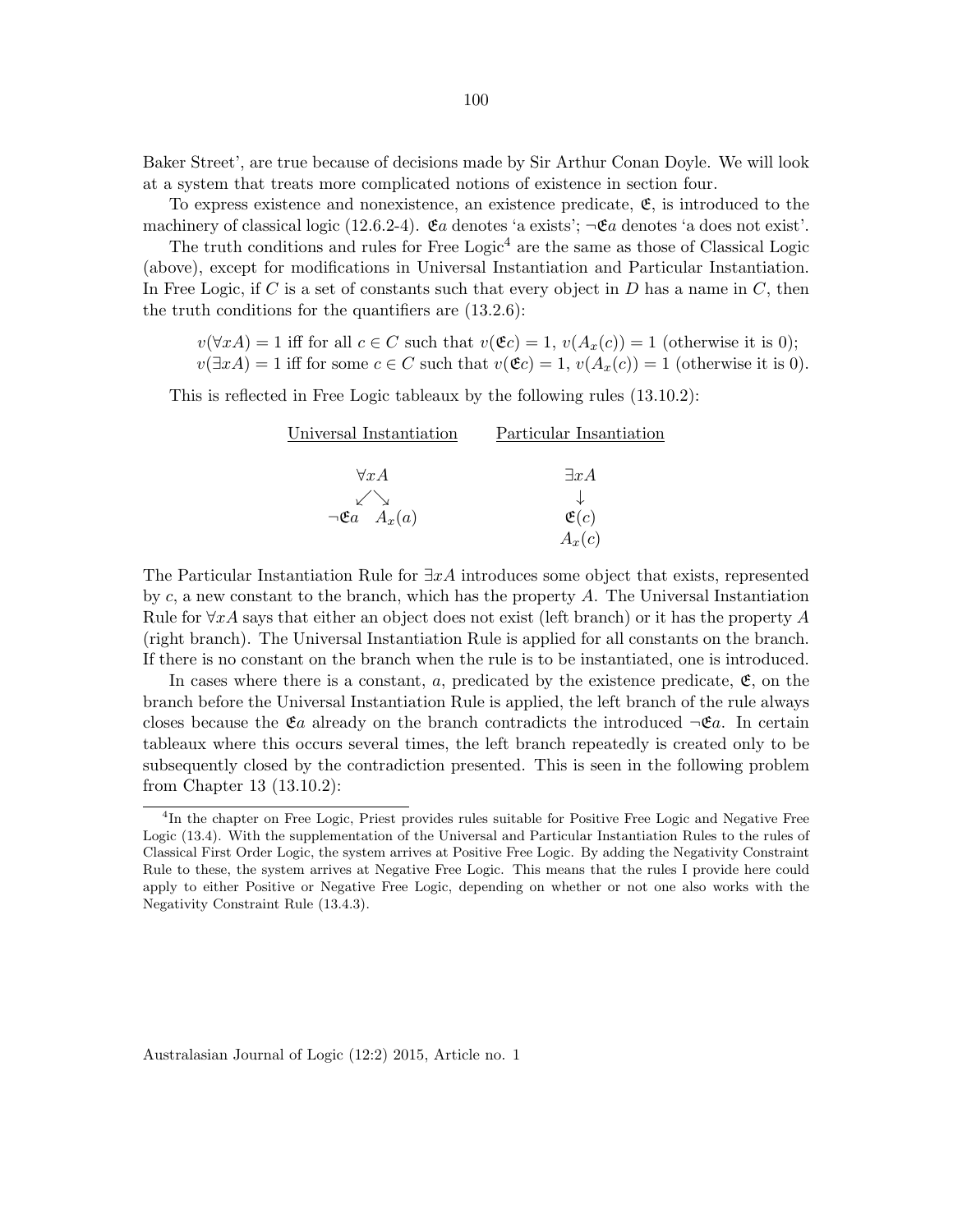## 2.2 Closed Tableaux in Free Logic

A. Closed tableau completed using Priest's Universal Instantiation Rule:

$$
\forall x (Px \supset Qx), \exists x Px \models \exists x Qx
$$

$$
\forall x (Px \supset Qx)
$$

$$
\exists x Px
$$

$$
\neg \exists x Qx
$$

$$
\forall x \neg Qx
$$

$$
\forall c
$$

$$
Pc
$$

$$
\land \forall c
$$

$$
\neg \& \land \neg Qc
$$

$$
\lor \neg \& \neg Qc
$$

$$
\lor \neg \& \neg Qc
$$

$$
\lor \neg \& \neg Qc
$$

$$
\lor \neg \& \neg Pc \quad Qc
$$

$$
\lor \quad \neg Pc \quad Qc
$$

$$
\lor \quad \lor \quad \neg Pc \quad Qc
$$

$$
\lor \quad \lor \quad \lor \quad \neg Pc \quad Qc
$$

I propose avoiding such series of branches and closures by simplifying the rule: instantiate  $\forall x A$  on a branch only if there is already a constant on the branch that refers to something that is said to exist. In reading an interpretation off the branch, if it is not explicitly stated in the tableau that an object exists, it is understood that the object does not exist.<sup>5</sup>

The Proposed Universal Instantiation Rule<sup>6</sup> can be stated as such:

∀xA Ea ↓  $A_x(a)$ 

<sup>5</sup>This feature will be addressed in detail in section 2.3.

<sup>&</sup>lt;sup>6</sup>It may be asserted that although the proposed rule leads to tableaux with fewer branches, Priest's rule is "more intuitive". Talk of intuition in such a case seems to reflect merely the sort of rule one is accustomed to – a property of the evaluator rather than an objective property of the rule itself. Indeed, it was because there was something that seemed unintuitive (whatever that means – here taking it to mean what seemed unnatural to me) about generating multiple branches only to close them immediately after that led to the proposed rule. However, because of the flimsiness of such claims about intuitiveness I will not assert that the proposed rule is "more intuitive" and for the same reason I do not think claims that rest on intuition are persuasive against this proposal.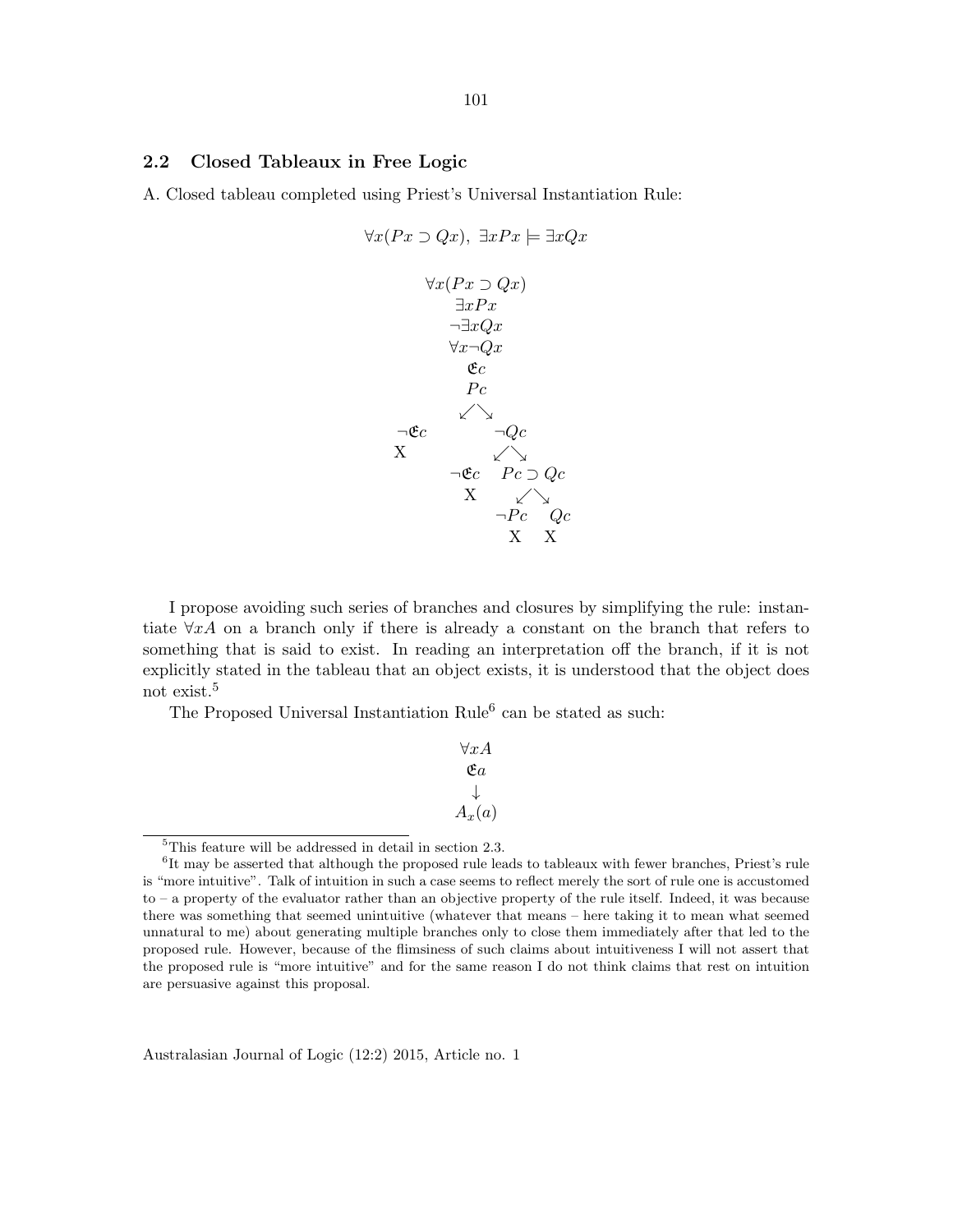a follows the existence predicate,  $\mathfrak{E}$ , on the branch, which means that it refers to an existent object. In the absence of a constant that follows the existence predicate on the branch,  $\forall x A$  is not instantiated.

To demonstrate how this rule would simplify tableaux and to show the contrast between tableaux created with the two rules, I will first apply the rule to the example above and will then apply it to a set of formulas that generates a countermodel.

B. Closed tableau from above completed using Proposed Universal Instantiation Rule:

$$
\forall x (Px \supset Qx), \exists x Px \models \exists x Qx
$$

$$
\forall x (Px \supset Qx)
$$

$$
\exists x Px
$$

$$
\neg \exists x Qx
$$

$$
\forall x \neg Qx
$$

$$
\&\qquad \qquad \&\qquad \qquad \&\qquad \qquad \&\qquad \qquad \&\qquad \qquad \&\qquad \qquad \&\qquad \qquad \&\qquad \qquad \&\qquad \qquad \&\qquad \qquad \&\qquad \qquad \&\qquad \qquad \&\qquad \qquad \&\qquad \qquad \&\qquad \qquad \&\qquad \qquad \&\qquad \qquad \&\qquad \qquad \&\qquad \qquad \&\qquad \qquad \&\qquad \qquad \&\qquad \qquad \&\qquad \qquad \&\qquad \qquad \&\qquad \qquad \&\qquad \qquad \&\qquad \qquad \&\qquad \qquad \&\qquad \qquad \&\qquad \qquad \&\qquad \qquad \&\qquad \qquad \&\qquad \qquad \&\qquad \qquad \&\qquad \&\qquad \qquad \&\qquad \&\qquad \&\qquad \qquad \&\qquad \&\qquad \qquad \&\qquad \&\qquad \&\qquad \qquad \&\qquad \&\qquad \qquad \&\qquad \&\qquad \&\qquad \&\qquad \&\qquad \&\qquad \&\qquad \&\qquad \&\qquad \&\qquad \&\qquad \&\qquad \&\qquad \&\qquad \&\qquad \&\qquad \&\qquad \&\qquad \&\qquad \&\qquad \&\qquad \&\qquad \&\qquad \&\qquad \&\qquad \&\qquad \&\qquad \&\qquad \&\qquad \&\qquad \&\qquad \&\qquad \&\qquad \&\qquad \&\qquad \&\qquad \&\qquad \&\qquad \&\qquad \&\qquad \&\qquad \&\qquad \&\qquad \&\qquad \&\qquad \&\qquad \&\qquad
$$

Tableau A has 9 lines and branches 3 times; Tableau B has 9 lines and branches once.

## 2.3 Open Tableaux in Free Logic

I will now apply Priest's Universal Instantiation Rule and the Proposed Universal Instantiation Rule to an example that generates a countermodel.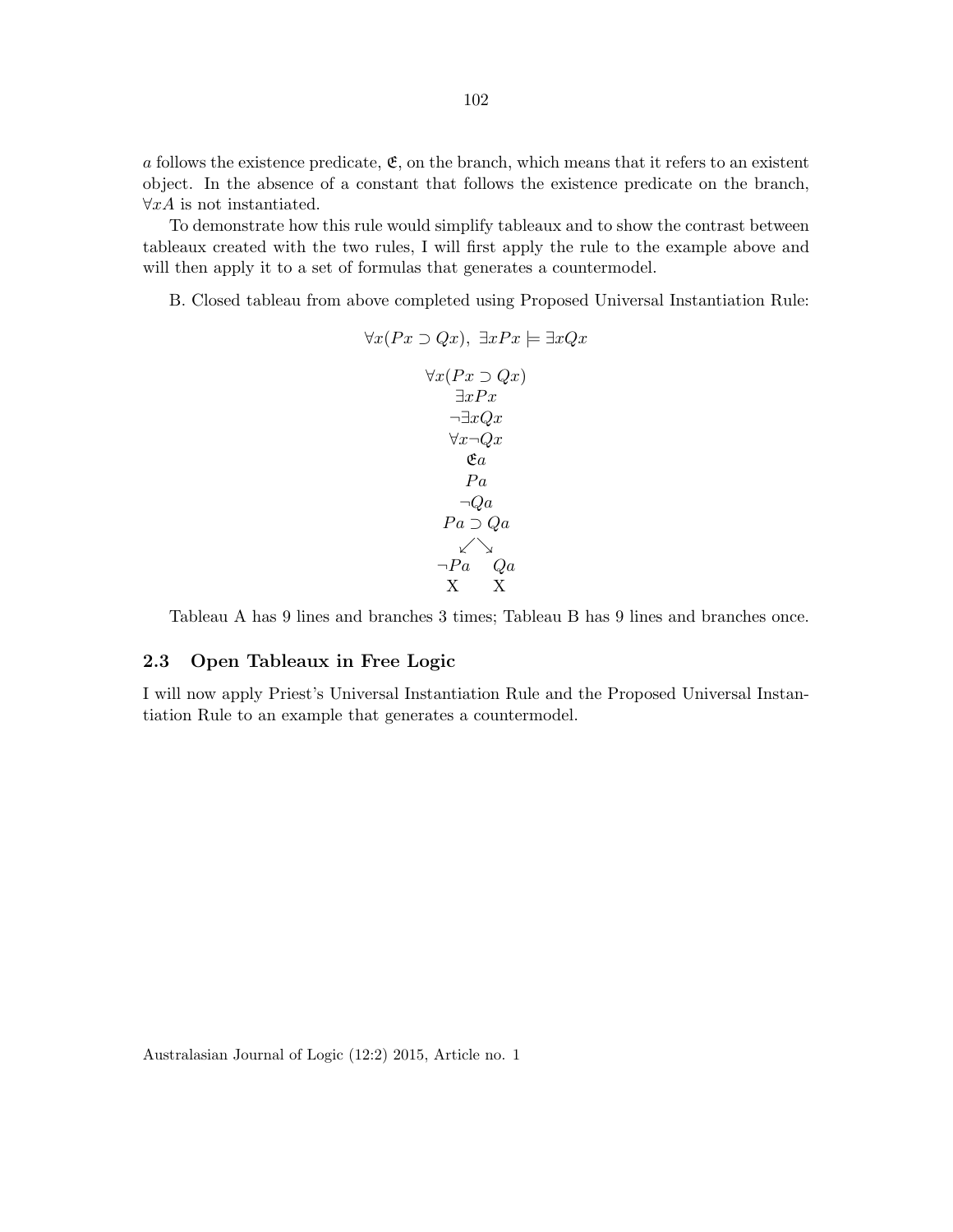C. Open tableau completed using Priest's Universal Instantiation Rule:

 $\forall x (Px \supset Qx), \ \forall x Px \models \exists x Qx$ 

$$
\forall x (Px \supset Qx) \n\forall xPx \n\exists xQx \n\forall x \neg Qx \n\forall x \neg Qx \n\forall x \neg Qx \n\forall x \neg Qx \n\forall x \neg Qx \n\forall x \neg Qx \n\forall x \land Qx \n\forall x \land Qx \n\forall x \land Qx \n\forall x \land Qx \n\forall x \land Qx \n\forall x \land Qx \n\forall x \land Qx \n\forall x \land Qx \n\forall x \land Qx \n\forall x \land Qx \n\forall x \land Qx \n\forall x \land Qx \n\forall x \land Qx \n\forall x \land Qx \n\forall x \land Qx \n\forall x \land Qx \n\forall x \land Qx \n\forall x \land Qx \n\forall x \land Qx \n\forall x \land Qx \n\forall x \land Qx \n\forall x \land Qx \n\forall x \land Qx \n\forall x \land Qx \n\forall x \land Qx \n\forall x \land Qx \n\forall x \land Qx \n\forall x \land Qx \n\forall x \land Qx \n\forall x \land Qx \n\forall x \land Qx \n\forall x \land Qx \n\forall x \land Qx \n\forall x \land Qx \n\forall x \land Qx \n\forall x \land Qx \n\forall x \land Qx \n\forall x \land Qx \n\forall x \land Qx \n\forall x \land Qx \n\forall x \land Qx \n\forall x \land Qx \n\forall x \land Qx \n\forall x \land Qx \n\forall x \land Qx \n\forall x \land Qx \n\forall x \land Qx \n\forall x \land Qx \n\forall x \land Qx \n\forall x \land Qx \n\forall x \land Qx \n\forall x \land Qx \n\forall x \land Qx \n\forall x \land Qx \n\forall x \land Qx \n\forall x \land Qx \n\forall x \land Qx \n\forall x \land Qx \n\forall x \land Qx \n\forall x \land Qx \n\forall
$$

In Free Logic, an interpretation is a triple  $\langle D, E, v \rangle$  where the domain, D, is a non-empty set consisting of all objects,  $E$  is the inner domain of  $D$ , the set of all *existent* objects, and  $v$  assigns every formula a truth value. The procedure to read a countermodel off an open branch in Free Logic is to assign a distinct object,  $\delta_a$ , for every constant, a, that occurs on the branch. The valuation of a predicate,  $P$ , is the set of n-tuples assigned to constants that follow  $P$  on the branch  $(12.4.8)$ . For Priest, if a predicate or constant does not occur on the branch, it may be assigned any value. Priest calls this the "don't care" condition (12.4.8).

Because the domain,  $D$ , is a *non-empty* set, if there is no constant present in the tableau, an arbitrary object,  $\delta$ , must be introduced to D when generating the countermodel (14.3.8). The introduced object will not exist. It may or may not be within the extension of any predicate other than the existence predicate.

For the countermodel determined by the open branch of tableau C there is a constant, a, on the branch, so one need not be introduced. The countermodel generated by the tableau is:  $D = \{\delta_a\}, E = \{\emptyset\},\$  and  $v(a) = \delta_a, v(P) = \emptyset, v(Q) = \emptyset$ . This can be depicted as:

| Countermodel: |  |
|---------------|--|
|               |  |
|               |  |
|               |  |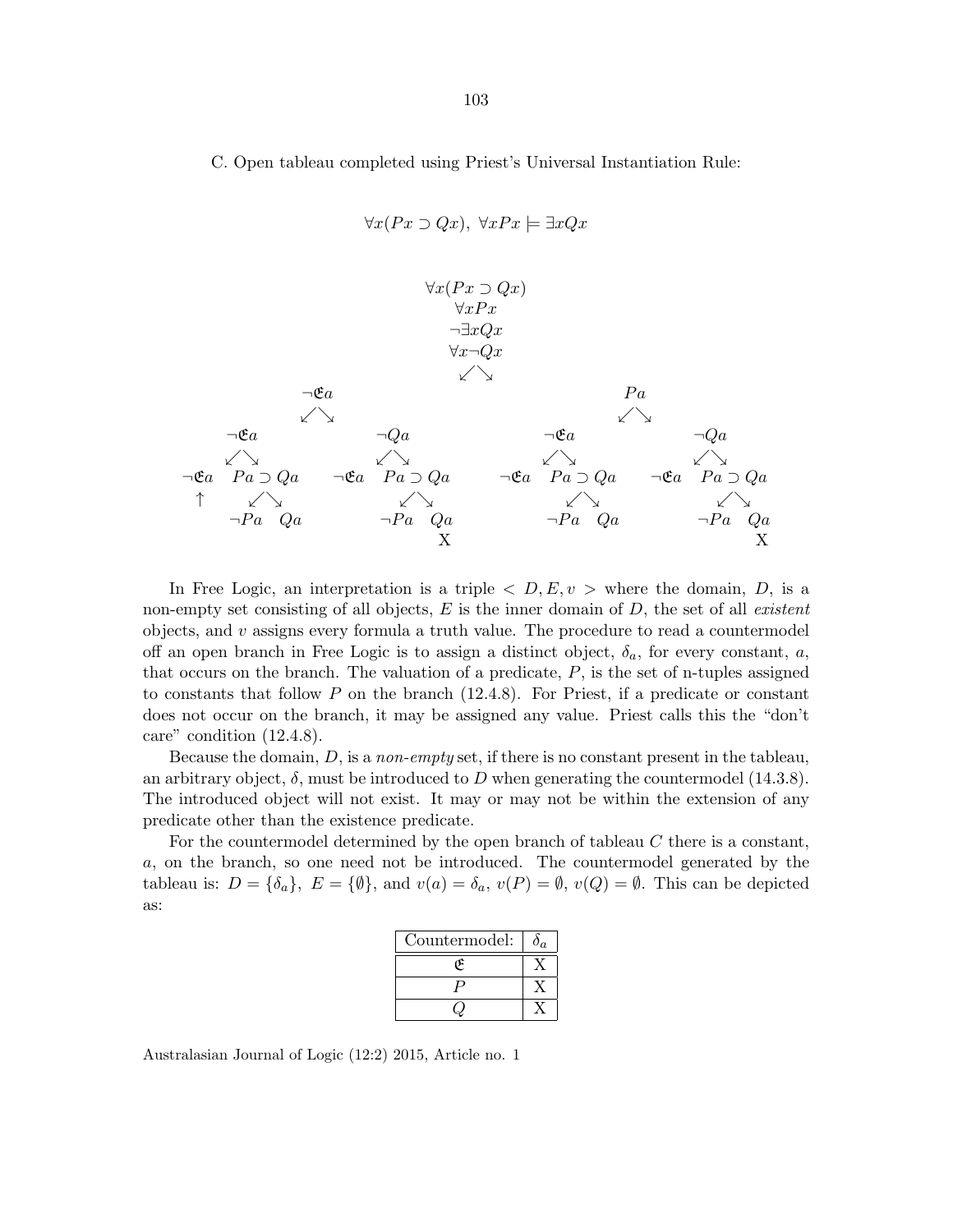In the table above, an 'X' indicates the object in the column is not in the extension of the predicate in the row; a check would indicate that the object in the column is in the extension of the predicate in the row (12.4.8).  $\forall x (Px \supset Qx)$  and  $\forall x Px$  are trivially true because there is no existent object in the domain.  $\exists xQx$  is false because there is not an existent object that has the property Q. The counterexample demonstrates that

Tableau C completed with the Proposed Universal Instantiation Rule for Free Logic is as follows.

 $\forall x (Px \supset Qx), \forall x Px \models \exists x Qx$  is invalid.

D. Open tableau completed using Proposed Universal Instantiation Rule:

$$
\forall x (Px \supset Qx), \ \forall x Px \models \exists x Qx
$$

$$
\forall x (Px \supset Qx)
$$

$$
\forall x Px
$$

$$
\neg \exists x Qx
$$

$$
\forall x \neg Qx
$$

$$
\uparrow
$$

The Proposed Universal Instantiation Rule is not applied because the there is no constant that follows the existence predicate on the branch and the tableau is complete.

As noted above, in the countermodel procedure detailed by Priest, if a predicate is not on the branch, "the value given to it by  $v$  is a *don't care* condition: it can be anything one likes" (12.4.8). That is, on the Priest model of reading a countermodel off tableaux, if a constant or predicate is not on the branch, it may be said to exist or not exist, to be satisfied or not satisfied, respectively. However, with tableaux generated using the Proposed Universal Instantiation Rule this no longer holds. On the model I propose here, predicates other than the existence predicate continue to fall within the "don't care" condition, but existent objects do not. This means that an object is said to exist only if it follows the existence predicate on the open branch. If an object does not do this, it is understood to not exist. It is no longer a "don't care" condition.

The countermodel is generated following a similar procedure as above, except that here the denotation of a is in the extension of E if and only if  $\mathfrak{E}a$  is on the branch. That is, if it is not explicitly stated on the branch that an object is an existent object, the set of existent objects is taken to be empty. Because formula  $D$  is invalid, existence and nonexistence are easily reflected in the countermodel by including those objects which are stated to exist in the tableau in the model and excluding those which are not stated to exist in the tableau from the model.

Generation of the countermodel for Tableau D requires keeping in mind the subtlety I mentioned above: because there is no constant present in the tableau, when generating the countermodel, an arbitrary object, denoted by  $\delta_a$ , is introduced so that domain D is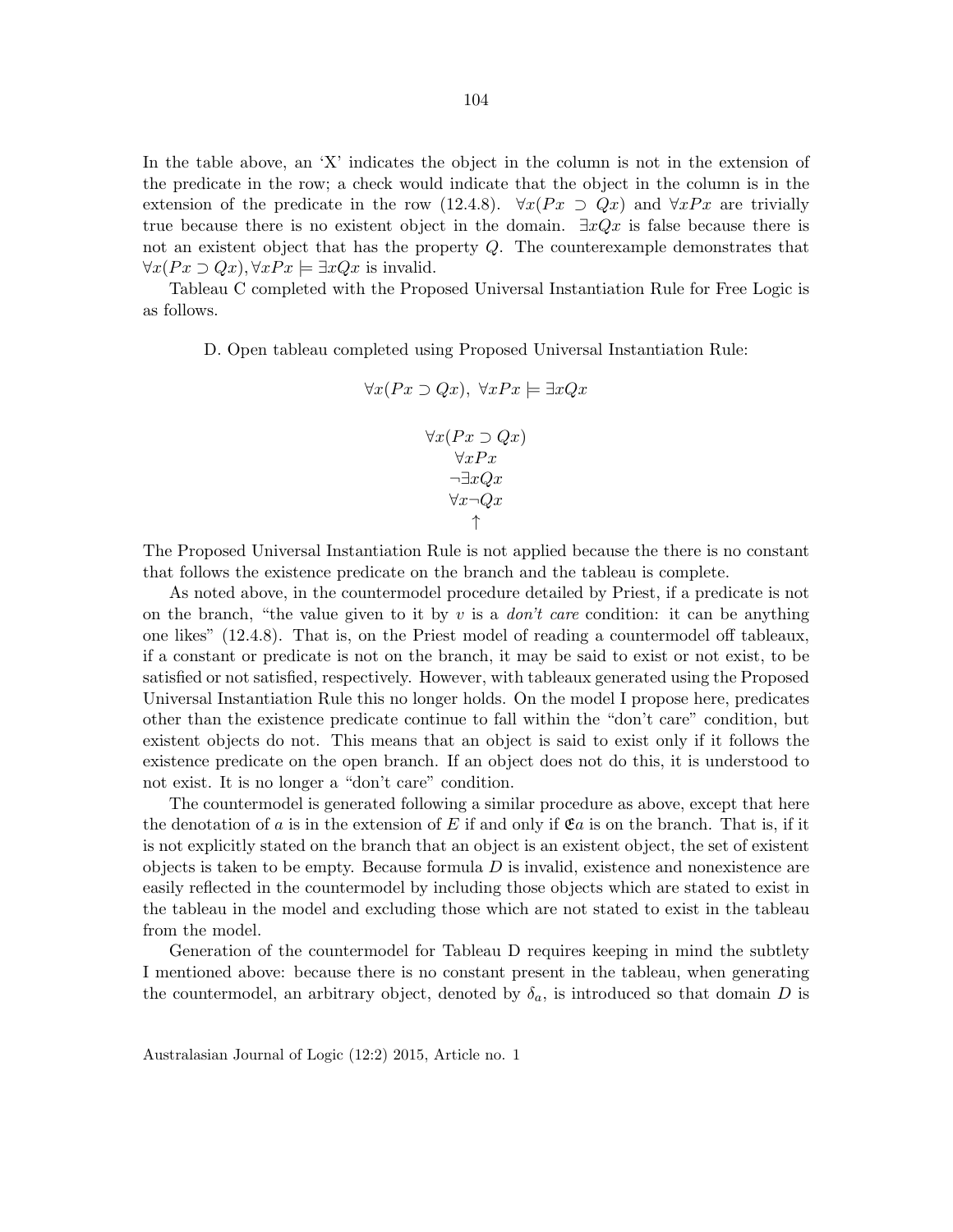| Countermodel: | $J_{\mathcal{G}}$ |
|---------------|-------------------|
|               |                   |
|               |                   |
|               |                   |

Tableau C has 8 lines and branches 11 times; Tableau D has 4 lines and does not branch. Both executions arrived at the same countermodel. As is demonstrated by this example executed two different ways, the proposed rule can simplify tableaux.

## 2.4 Soundness and Completeness in Free Logic

Priest's Locality Lemma (13.7.2), Denotation Lemma (13.7.3), and Corollary (13.7.4) are unchanged.

### Theorem: The tableaux of free logic are sound with respect to their semantics.

The proof is as in (13.7.5). The only difference in the Soundness Lemma is in the case of universal instantiation. For universal instantiation, we have the following:

Soundness is proven by demonstrating that, if we assume that on some interpretation, I, everything on the branch thus far is true, application of the rule in question maintains truth on at least one of the branches, on some interpretation  $I'$ . The proposed Universal Instantiation Rule is applied when two conditions are met:  $\forall x \hat{A}$  and  $\mathfrak{E}a$  are both on the branch. Consider an interpretation,  $I$ , on which, by the Inductive Hypothesis, these two conditions are met. The truth of  $\forall x \hat{A}$  means that for every object in the inner domain (every existent object) that object satisfies A. That is, for all  $d \in E A_x(k_d)$  is true. Let the constant a refer to such a d. Then since  $\mathfrak{E}a$  is on the branch, d is in the inner domain. By the Denotation Lemma,  $A_x(k_d)$  is true in I if and only if  $A_x(a)$  is true.  $A_x(a)$  is true in  $I$ . Thus, we can take  $I'$  to be  $I$ .

Theorem: The tableaux of free logic are complete with respect to their semantics.

Completeness is proven by demonstrating that for every formula, A, on an open branch, B

> If A is on B then  $v(A) = 1$ , and If  $\neg A$  is on B then  $v(A) = 0$ .

The open branch, B, induces an interpretation that is defined as follows. Let  $C$  be the set of all constants on B. There are two domains at play:  $D$  and  $E$ .  $D$  consists of every object that has been named on the branch. D cannot be empty so if there is no constant on the branch we must introduce a constant that denotes an arbitrary object. The second domain,  $E$ , is the inner domain or class of existent objects.  $E$  consists of only those objects on the branch which are named by some constant, c, that is preceded by the existence predicate,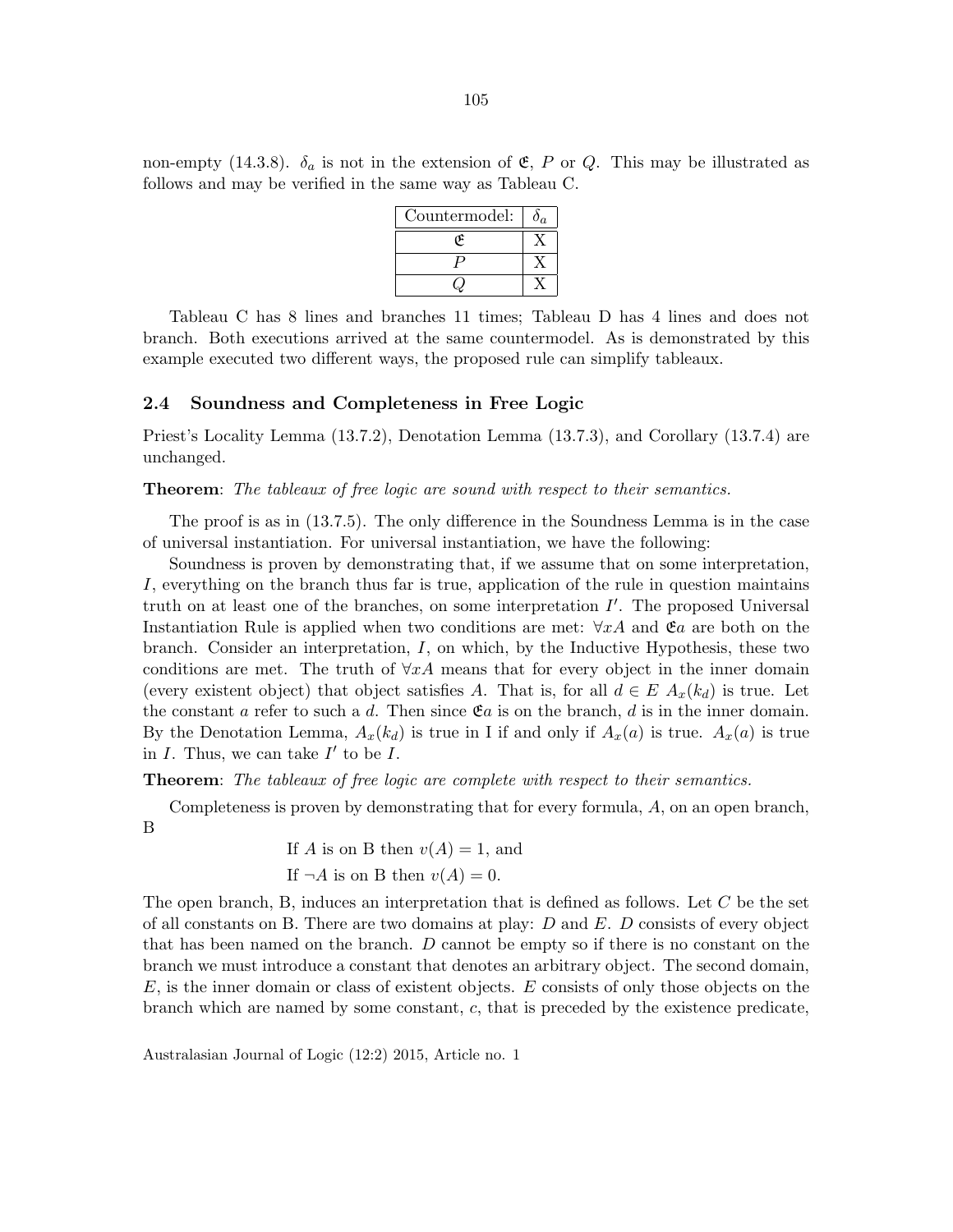$E$ . For the extension of the predicates, if it is not stated on the branch that some predicate applies to some object, then the object is not in the extension of that predicate.

The only cases that involve the modified rule of universal instantiation are the cases in the induction for the truth of a universally quantified sentence, and falsity for an existentially quantified sentence. These are as follows.

Suppose that  $\forall x A$  is on the branch. We must show that  $\forall x A$  is true in the induced interpretation. Take some object in the domain, d. Let c denote d. If  $d \in E$ ,  $\mathfrak{C}c$  is on the branch. Since  $\forall x A$  and  $\mathfrak{E}c$  are on the branch,  $A_x(c)$  will also be on the branch. By the Inductive Hypothesis,  $v(A_x(c)) = 1$ . By the Denotation Lemma  $v(A_x(k_d)) = 1$ . Thus  $v(\forall x A) = 1.$ 

Suppose that  $\neg \exists x A$  is on the branch. This means that  $\forall x \neg A$  is also on the branch. Reasoning exactly as before, it follows that  $v(\forall x \neg A) = 1$ . And since  $\forall x \neg A$  is logically equivalent to  $\neg \exists x A, v(\neg \exists x A) = 1$ .

The tableaux of Free Logic are sound and complete with respect to their semantics with the Proposed Universal Instantiation Rule replacing Priest's Universal Instantiation Rule.

#### 3.1 Universal Instantiation in Variable Domain Modal Logic

With a slight modification, the proposed Universal Instantiation Rule may be carried over to Variable Domain Modal Logic.

Variable Domain Modal Logic is Free Logic supplemented with the possibility and necessity operators from Constant Domain Modal Logic.<sup>7</sup> As such, the notion of possible worlds is reflected in Priest's slight adaptation of his Free Logic Rules. His Variable Domain Modal Logic Rules is below  $(15.4.1)$ . A world is given in the rules as i.

| Universal Instantiation                 | Particular Instantiation |
|-----------------------------------------|--------------------------|
| $\forall x A, i$                        | $\exists xA, i$          |
|                                         |                          |
| $\neg \mathfrak{E}a, i \quad A_x(a), i$ | C, i                     |
|                                         | $A_x(c), i$              |

Application of the branching rule for Universal Instantiation in Variable Domain Modal Logic often leads to a series of branches and immediate closures if the object, a, is already on the branch for the world, i. This is similar to the branching demonstrated above in Free Logic Tableaux A and C. The difference is that in Free Logic, the left branch would close if the object were anywhere on the branch; whereas with Variable Domain Modal Logic, the left branch will only close only if the object is on the branch and in the same world as that for which the rule is applied. Priest 15.4.2 provides an example below. All Variable Domain Modal Logic tableaux are here done in logic K, meaning that there are

 $7$ See Priest 15.10 for a historical overview.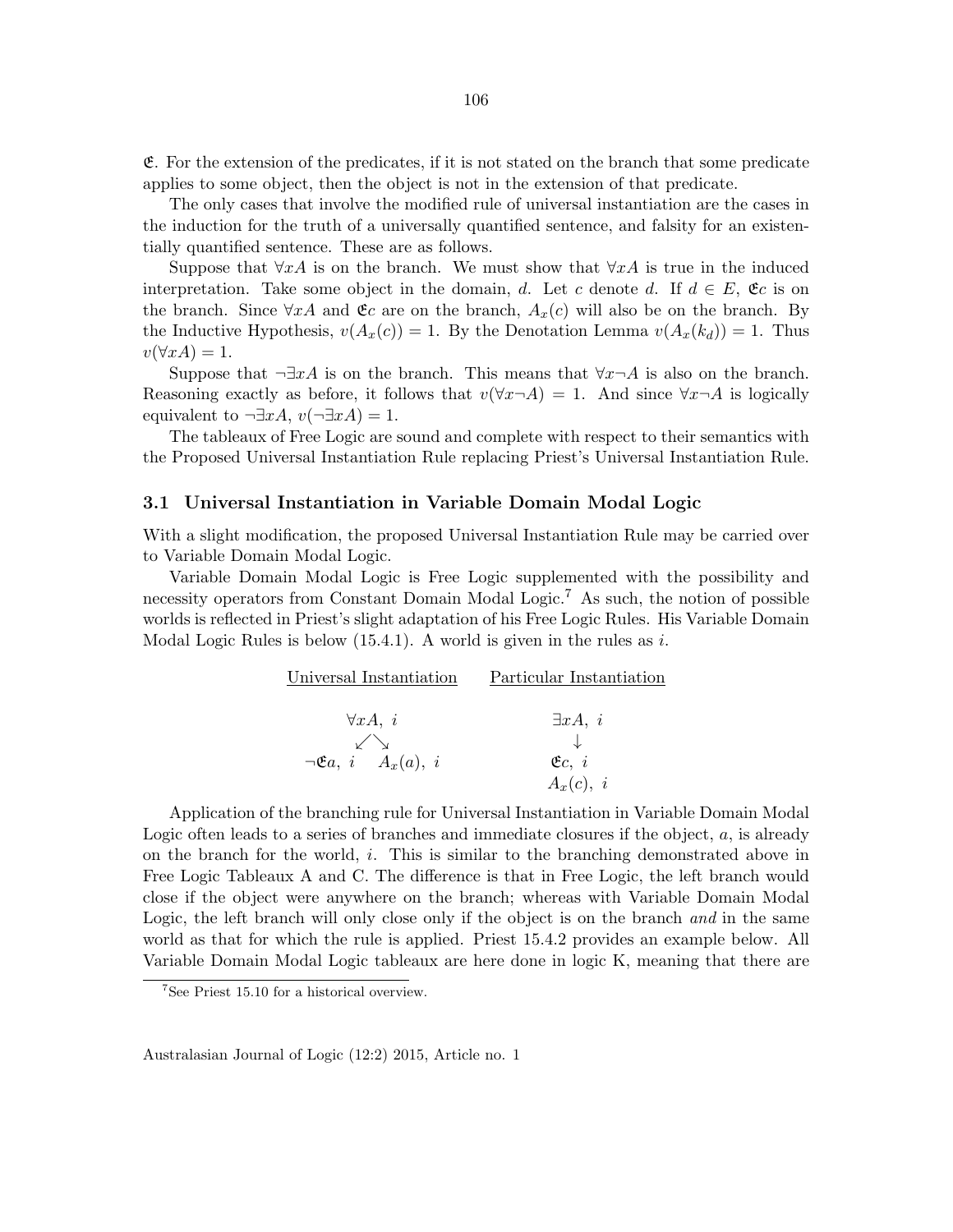no constraints on accessibility relations. The proposed technique also extends to stronger modal logics.

## 3.2 Closed Tableaux in Variable Domain Modal Logic

E. Closed tableau completed using Priest's Universal Instantiation Rule:

$$
\Box \forall x(A \supset B) \supset (\Box \forall x A \supset \Box \forall x B)
$$
  
\n
$$
\neg(\Box \forall x(A \supset B) \supset (\Box \forall x A \supset \Box \forall x B)), 0
$$
  
\n
$$
\Box \forall x(A \supset B), 0
$$
  
\n
$$
\neg(\Box \forall x A \supset \Box \forall x B), 0
$$
  
\n
$$
\Box \forall x A, 0
$$
  
\n
$$
\neg \Box \forall x B, 0
$$
  
\n
$$
\Diamond \neg \forall x B, 0
$$
  
\n
$$
0r1
$$
  
\n
$$
\neg \forall x B, 1
$$
  
\n
$$
\exists x \neg B, 1
$$
  
\n
$$
\forall x A, 1
$$
  
\n
$$
\forall x A, 1
$$
  
\n
$$
\forall x(A \supset B), 1
$$
  
\n
$$
\neg \forall x B, 1
$$
  
\n
$$
\forall x A, 1
$$
  
\n
$$
\forall x(A \supset B), 1
$$
  
\n
$$
\neg \forall x B, 1
$$
  
\n
$$
\forall x A, 1
$$
  
\n
$$
\forall x(A \supset B), 1
$$
  
\n
$$
\neg \forall x B, 1
$$
  
\n
$$
\forall x A, 1
$$
  
\n
$$
\forall x (A \supset B), 1
$$
  
\n
$$
\neg \forall x B, 1
$$
  
\n
$$
\forall x A, 1
$$
  
\n
$$
\forall x (A \supset B), 1
$$
  
\n
$$
\neg \forall x B, 1
$$
  
\n
$$
\forall x (A \supset B), 1
$$
  
\n
$$
\neg \forall x B, 1
$$
  
\n
$$
\forall x B, 1
$$
  
\n
$$
\forall x (A \supset B), 1
$$
  
\n
$$
\forall x (A \supset B), 1
$$
  
\n
$$
\neg \forall x B, 1
$$
  
\n
$$
\forall x (A \supset B), 1
$$
  
\n
$$
\forall x (A \supset B), 1
$$
  
\n
$$
\neg \forall x B,
$$

Echoing the Free Logic Rule presented above, is the following proposed rule for Universal Instantiation in Variable Domain Modal Logic:

Universal Instantiation

$$
\forall x A, i
$$
  
\n
$$
\mathfrak{E}a, i
$$
  
\n
$$
\downarrow
$$
  
\n
$$
A_x(a), i
$$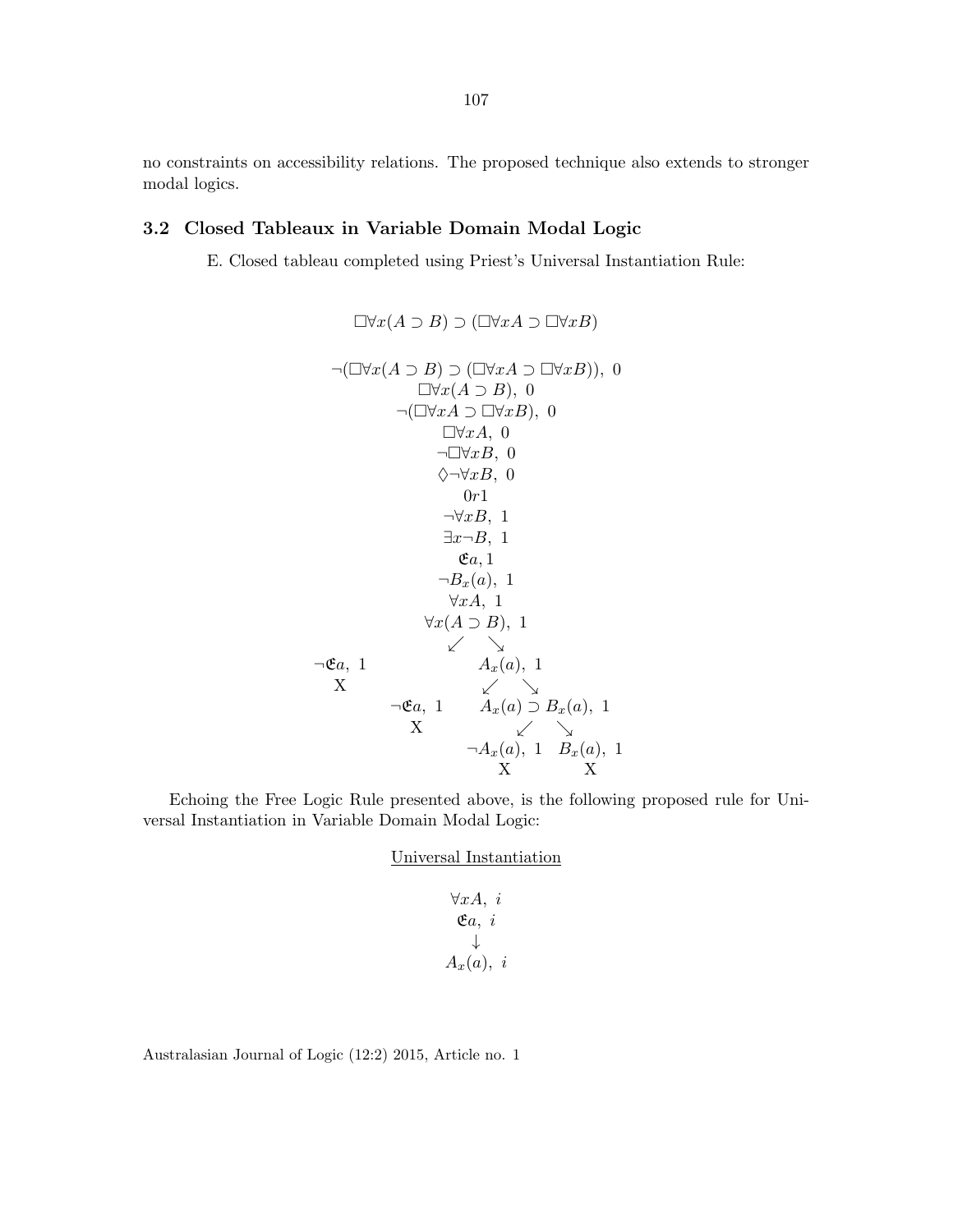Tableau E completed with the Proposed Universal Instantiation Rule for Variable Domain Modal Logic goes as follows.

F. Closed tableau completed using Proposed Universal Instantiation Rule:

$$
\Box \forall x(A \supset B) \supset (\Box \forall xA \supset \Box \forall xB)
$$
  
\n
$$
\neg(\Box \forall x(A \supset B) \supset (\Box \forall xA \supset \Box \forall xB)), 0
$$
  
\n
$$
\Box \forall x(A \supset B), 0
$$
  
\n
$$
\neg(\Box \forall xA \supset \Box \forall xB), 0
$$
  
\n
$$
\Box \forall xA, 0
$$
  
\n
$$
\neg \Box \forall xB, 0
$$
  
\n
$$
\Diamond \neg \forall xB, 0
$$
  
\n
$$
0r1
$$
  
\n
$$
\neg \forall xB, 1
$$
  
\n
$$
\exists x \neg B, 1
$$
  
\n
$$
\forall xA, 1
$$
  
\n
$$
\forall x(A \supset B), 1
$$
  
\n
$$
\forall xA, 1
$$
  
\n
$$
\forall x(A \supset B, 1
$$
  
\n
$$
\forall x(A, 1)
$$
  
\n
$$
A_x(a), 1
$$
  
\n
$$
A_x(a) \supset B_x(a), 1
$$
  
\n
$$
\angle \searrow
$$
  
\n
$$
\neg A_x(a), 1 B_x(a), 1
$$
  
\nX

Tableau E has 16 lines and branches 3 times; Tableau F has 16 lines and branches once.

## 3.3 Open Tableaux in Free Logic

I will now apply Priest's Universal Instantiation Rule and the Proposed Universal Instantiation Rule to a formula that generates a countermodel in Variable Domain Modal Logic. This example is chosen because it demonstrates how the modification to the Free Logic Rule I introduced above affects the application of the rule here for Variable Domain Modal Logic. There is not a dramatic reduction in branches as was seen in Tableaux C and D, but an example with similarly dramatic results could be constructed.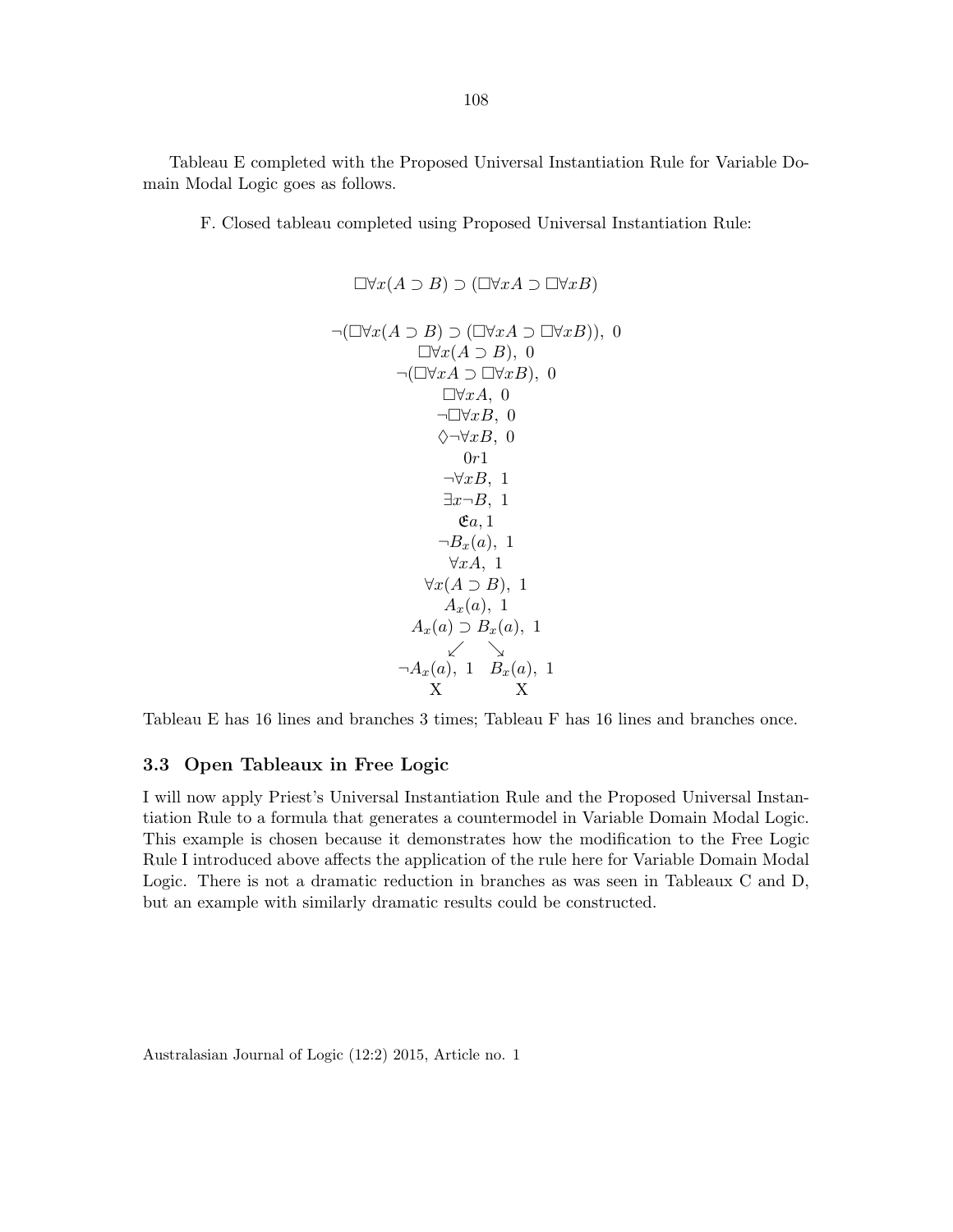G. Open tableau (Barcan Formula) completed using Priest's Universal Instantiation Rule:

 $\forall x \Box Px \supset \Box \forall x Px$  $\neg(\forall x \Box Px \supset \Box \forall x Px), 0$  $\forall x \Box Px, 0$  $\neg \Box \forall x P x, 0$  $\diamondsuit ∎\forall x Px, 0$  $0r1$  $\neg \forall x Px, 1$  $\exists x \neg Px, 1$  $\mathfrak{E}a, 1$  $\neg Pa$ , 1 .&  $\neg \mathfrak{E}a$ , 0  $\Box Pa$ , 0  $\uparrow$  Pa, 1 X

A countermodel is read off an open branch of the tableau following the same basic procedure as above. In Variable Domain Modal Logic, an interpretation is the quadruple  $\langle D, W, R, v \rangle$  where the domain, D, is the non-empty domain, W is a non-empty set of worlds, R is a binary accessibility relation on  $W$ , and v assigns every formula a truth value at a world. Thus, for the countermodel determined by the open branch of Tableau  $G$ ,  $W = \{w_0, w_1\}, w_0 R w_1, D = \{\delta_a\}, v(w_0) = Dw_0 = vw_0$  $\mathfrak{E}) = \emptyset, v(w_1) = D_{w_1} = v_{w_1}(\mathfrak{E}) =$  $\{\delta_a\}, v_{w_0}(P) = v_{w_1}(P) = \emptyset$ , and  $v(a) = \delta_a$ . This can be depicted as:

| $\delta_a$ |                                        |                                   |   | $\delta_a$ |
|------------|----------------------------------------|-----------------------------------|---|------------|
|            | $\mathfrak{E}$ X $w_0 \longrightarrow$ | $w_1 \in \mathfrak{C}$ $\sqrt{ }$ |   |            |
| P X        |                                        |                                   | P | X          |

 $\forall x \Box Px$  is true at  $w_0$  because there are no objects that exist; as such, it is trivially the case that for every object that exists at  $w_0$  that object is P.  $\Box \forall xPx$  is false because there is some world accessible from  $w_0 - w_1 -$  at which there is an existent object and this world does not have the property P. The countermodel demonstrates that  $\forall x \Box Px \supset \Box \forall x Px$  is invalid.

Although it is not the case in this example, if there were no constant introduced in the tableau, an arbitrary object,  $\delta$ , would need to be introduced to the domain of D (14.3.8).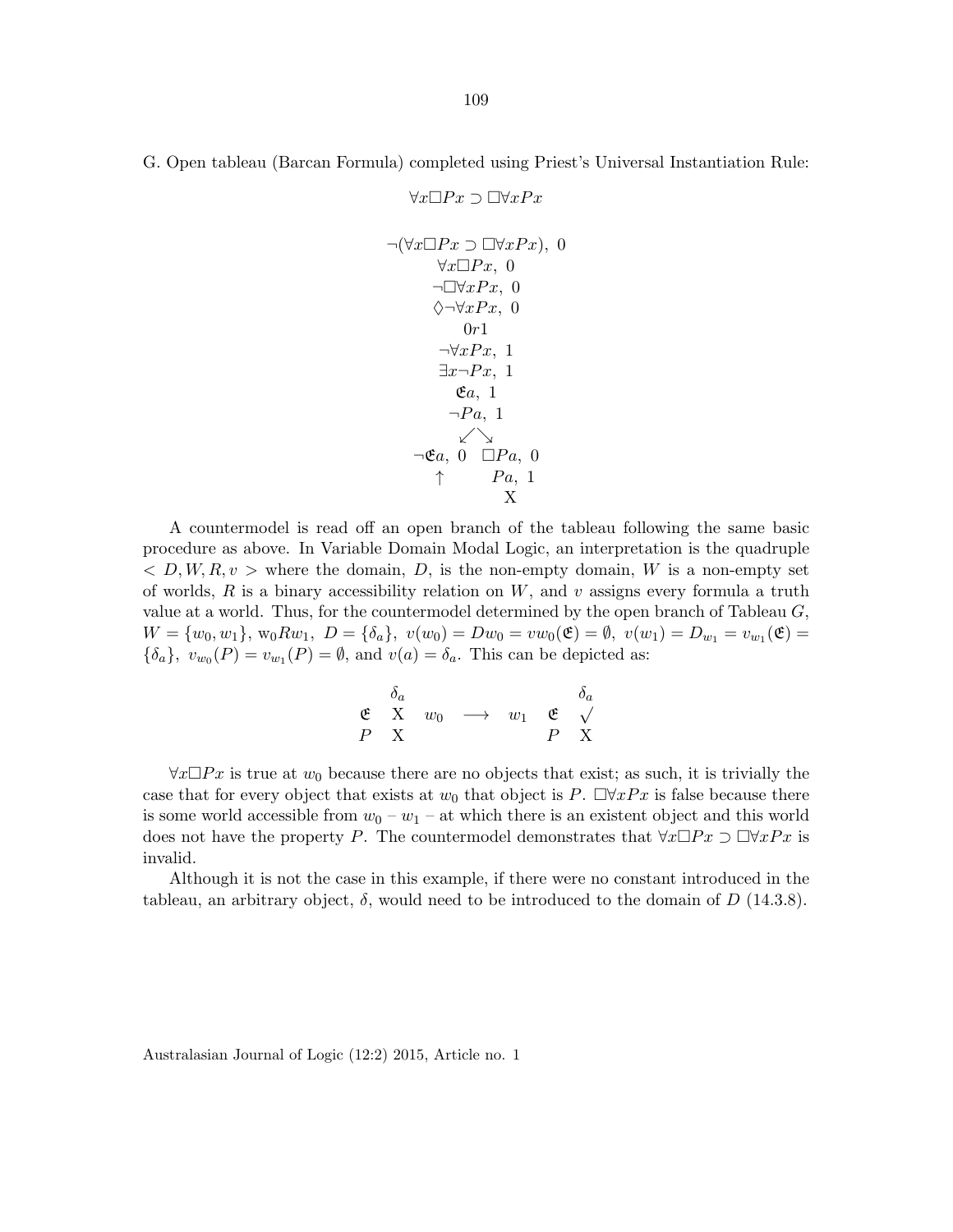$\forall x \Box Px \supset \Box \forall x Px$ 

$$
\neg(\forall x \Box Px \supset \Box \forall x Px), 0
$$
  
\n
$$
\neg \Box \forall x Px, 0
$$
  
\n
$$
\Diamond \neg \forall x Px, 0
$$
  
\n
$$
\Diamond \neg \forall x Px, 1
$$
  
\n
$$
\exists x \neg Px, 1
$$
  
\n
$$
\mathfrak{E}a, 1
$$
  
\n
$$
\uparrow
$$

Although the constant a is on the branch, the Universal Instantiation Rule is not applied because it is not in the same world as the universal quantifier. In the example, the existent object is in world 1 but  $\forall x \Box Px$  is at world 0 and thus the Proposed Universal Instantiation Rule is not applied. If there had been an existent object at world 0, line 2 could have been instantiated. This aspect of the example highlights this difference between the rule I introduced above for Free Logic, and the rule I introduce here for Variable Domain Modal Logic.

The countermodel is generated following the same procedure as above and may be verified in the same way.

$$
\begin{array}{ccccc}\n&\delta_a & & & \delta_a \\
\mathfrak{E} & \mathrm{X} & w_0 & \longrightarrow & w_1 & \mathfrak{E} & \sqrt{} \\
P & \mathrm{X} & & & P & \mathrm{X}\n\end{array}
$$

Tableau G has 11 lines and branches 1 time; Tableau H has 9 lines and does not branch. Both executions arrived at the same countermodel. As is demonstrated by this example executed two different ways, the proposed rule can greatly simplify tableaux in Variable Domain Modal Logic.

#### 3.4 Soundness Completeness in Variable Domain Modal Logic

The Locality Lemma (15.9.3) and Denotation Lemma (15.9.4) are unchanged.

Theorem: The tableaux of variable domain K are sound with respect to their semantics.

The proof is as in (15.9.5). The only difference in the Soundness Lemma is in the case of universal instantiation. For universal instantiation, we have the following: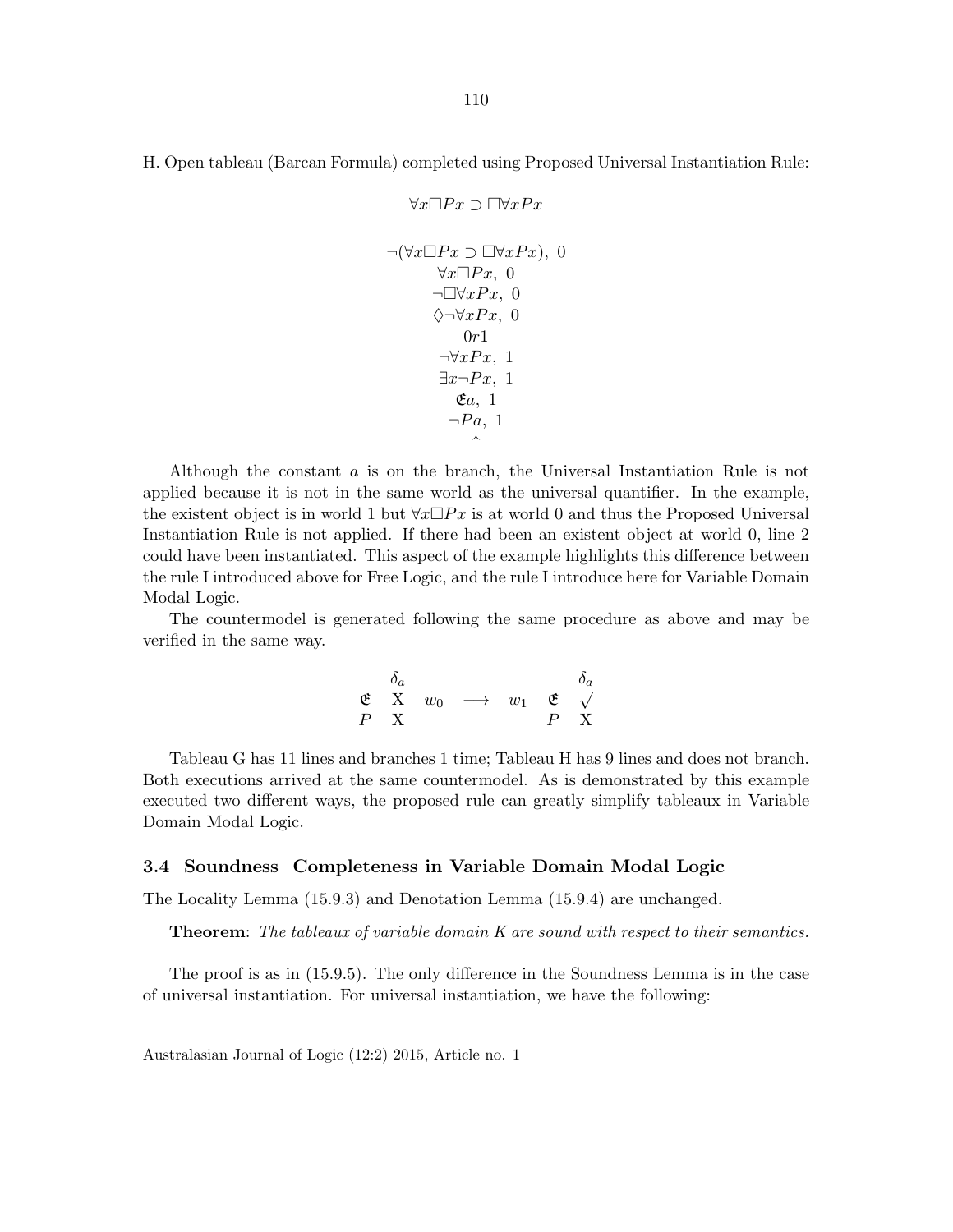Soundness is proven by demonstrating that, if we assume that on some interpretation, I, everything on the branch thus far is true, application of the rule in question maintains truth on at least one of the branches, on some interpretation,  $I'$ . Let  $f$  be a function that shows interpretation  $I$  to be faithful to the branch. Consider an application of the rule:

$$
\forall x A, i
$$
  
\n
$$
\mathfrak{E}a, i
$$
  
\n
$$
\downarrow
$$
  
\n
$$
A_x(a), i
$$

Assume that in  $I \forall x A$  is true at  $f(i)$  and Ea true at  $f(i)$ . This means that  $\forall d \in D_{f(i)}$ and  $A_x(k_d)$  true at  $f(i)$ . Let d be such that  $v(a) = v(k_d)$ . Because  $\mathfrak{E}a$  true at  $f(i)$  this means  $d \in D_{f(i)}$ . This means  $A_x(k_d)$  is true at  $f(i)$ . By the Denotation Lemma (15.9.4)  $A_x(a)$  is true at  $f(i)$ . Hence, I is faithful to the branch, and we can take I' to be I.

**Theorem:** The tableaux of variable domain K are complete with respect to their semantics. (The proof is as in 15.9.6 with a small modification.)

Completeness is proven by demonstrating that for every formula, A, on an open branch, B

If A, *i* is on B then  $v_{W_i}(A) = 1$ , and

If  $\neg A$ , *i* is on B then  $v_{W_i}(A) = 0$ .

The open branch, B, induces an interpretation  $\langle D, W, R, v \rangle$  that is defined as follows. Let C be the set of all constants on the branch.  $W = \{w_i : i \text{ occurs on B}\}\$ .  $w_i R w_j$  if and only if irj occurs on B.  $D = \{\delta_a : a \in C\}$  (or if C is empty,  $D = \{\delta\}$ , for some arbitrary δ). For all constants, a, on B,  $v(a) = \delta_a$ . For every n-place predicate on B (including **ε**),  $0 < \delta_{a_1} \ldots, \delta_{a_n} >\in v_{W_i}$  if and only if  $Pa_1 \ldots a_n$ , i is on B.  $D_{W_i} = v(w_i) = v_{W_i}(\mathfrak{E}) = \{\delta_a :$  $\mathfrak{E}a$ , *i* occurs on B}. This means  $\delta_a \in D_{W_i}$  if and only if  $\mathfrak{E}a$ , *i* is on the branch.

The only cases that involve the modified universal instantiation rule are the cases in the induction for the truth of the universally quantified sentence, and falsity for an existentially quantified sentence. These are as follows.

Suppose that  $\forall x A$ , *i* is on the branch. We must show that  $\forall x A$ , is true in the induced interpretation at world  $w_i$ . This means for  $\forall d \in D_{W_i} A_x(k_d)$  is true at  $w_i$ . Suppose that  $d \in D_{W_i}$ . Let c denote d. Because  $d \in D_{W_i}$  this means that  $\mathfrak{E}c, i$ , is on B. So, we have applied the modified universal instantiation rule and  $A_x(c)$ , i is on B. By the Induction Hypothesis,  $A_x(c)$  is true at  $w_i$  and  $A_x(k_d)$  is true at  $w_i$  by the Denotation Lemma. Thus  $v_{W_i}(\forall x A) = 1.$ 

Suppose that  $\neg \exists x A$ , *i* is on the branch. This means that  $\forall x \neg A$ , *i* is also on the branch. Reasoning exactly as before, it follows that  $v_{W_i}(\forall x \neg A) = 1$ . And since  $\forall x \neg A$ , i is logically equivalent to  $\neg \exists x A, i \ v_{W_i}(\neg \exists x A) = 1.$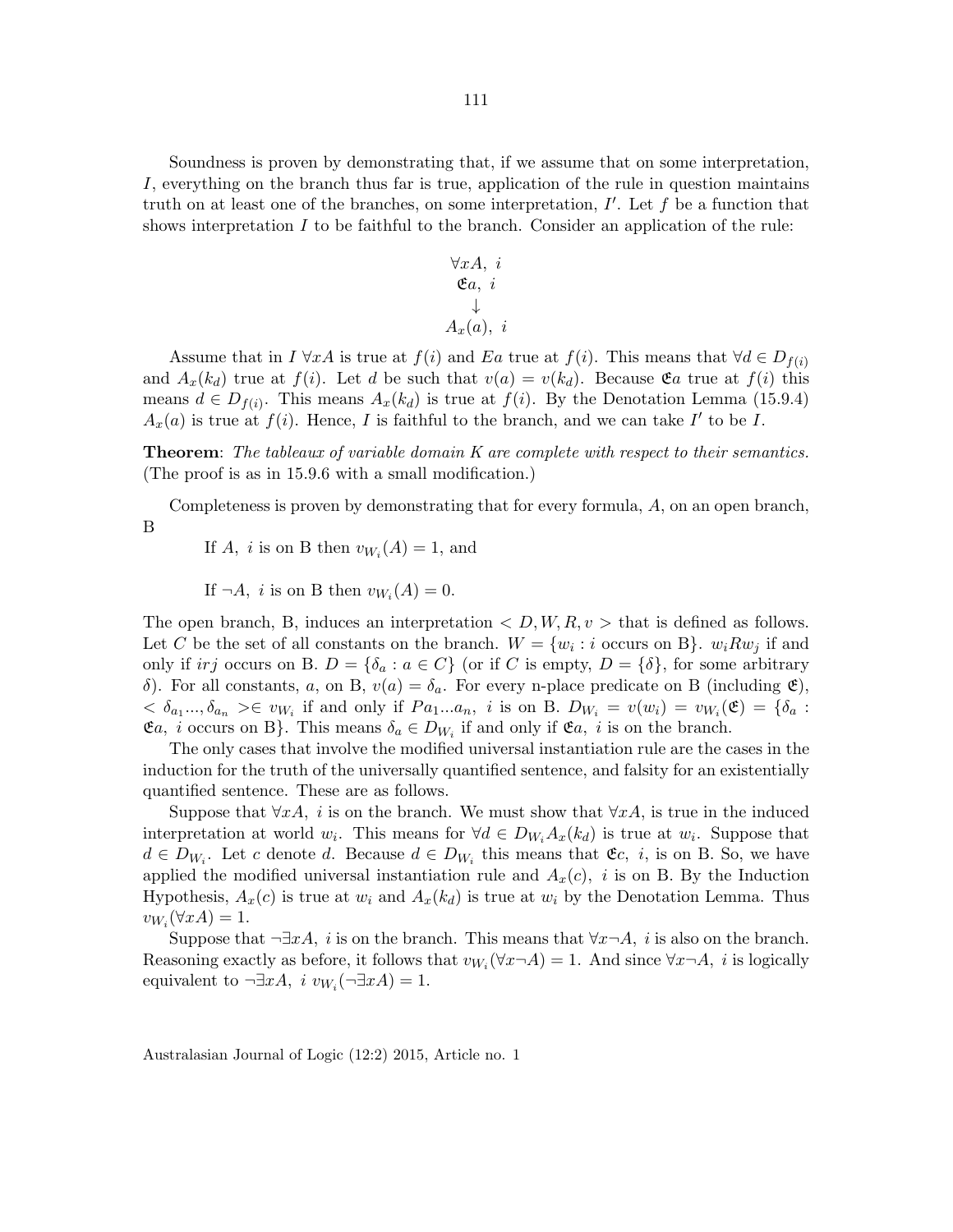The tableaux of variable domain K are sound and complete with respect to their semantics with the Proposed Universal Instantiation Rule replacing Priest's Universal Instantiation Rule.

### 4.1 Universal and Particular Instantiation in Intuitionist Logic

The same basic idea may be carried over to Intuitionist Logic, which has two rules each for Universal and Particular Instantiation – one that branches and one that does not. The principle I have applied thus far will apply to both Intuitionist Logic rules that involve branching, for Universal Instantiation, as above, and for Particular Instantiation, for the first time here.

Intuitionist Logic provides the machinery to account for the sort of questions about existence and non-existence that I have been discussing, but now considered with respect to mathematics.<sup>8</sup> Something exists in Intuitionist Logic when there is a construction of it. A new construal of truth and falsity is needed to account for the fact that we are now working with constructs. This also has repercussions for negation: a proof of  $\rightarrow A$  is a proof that there is no proof of A (6.2.7). The symbol  $\rightarrow$  is introduced to capture this new sense of negation. That is necessary because, in Intuitionist Logic, if there is not a proof that something is the case, this does not mean that there is a proof that there is no proof that it is the case. A new notion of the conditional is also required. A proof of  $A \sqsupset B$  is "a construction that, given any proof of A, can be applied to give a proof of  $B$ " (6.2.7).  $\forall x \hat{A}$  is true when for everything that there is or could be a construction of, there is a proof that it is A.  $\exists x \hat{A}$  is true when there is something that there is a construction of, and there is a proof that this thing satisfies A.

 $\rightarrow$  A in Intuitionism is stronger than falsity (untruth) because it indicates there is a proof that there is no proof of A. Because in Intuitionism A and  $-A$  are not complements, we can no longer indicate that A is false at a world with  $-\mathcal{A}'$ . Instead, to denote falsity, the rules for each operator are twofold: one for truth, denoted with a plus sign before the world, and one for falsity, denoted with a minus sign before the world.

Tableaux of Intuitionist Logic are done in logic  $K\rho\tau$ , meaning that the accessibility relations, R, are reflexive and transitive, but not symmetric – historically known as S4. With Variable Domain Modal Logic, the reflexivity relations may be set in any way that serves the purposes of the proof. With Intuitionist Logic, there are conceptual reasons for requiring  $R$  to be reflexive and transitive. We have transitivity and reflexivity because once something is proven to be true it cannot be unproven. If something is proven to not be true in the future that means it was not really true in the past, although it may have been thought to be so. There is no symmetry because when evidence is found in the future that proves something to be the case, this does not mean there was evidence that proved it to be true at that point in the past before it was proven.

<sup>8</sup>See Priest 6.8 for a historical overview.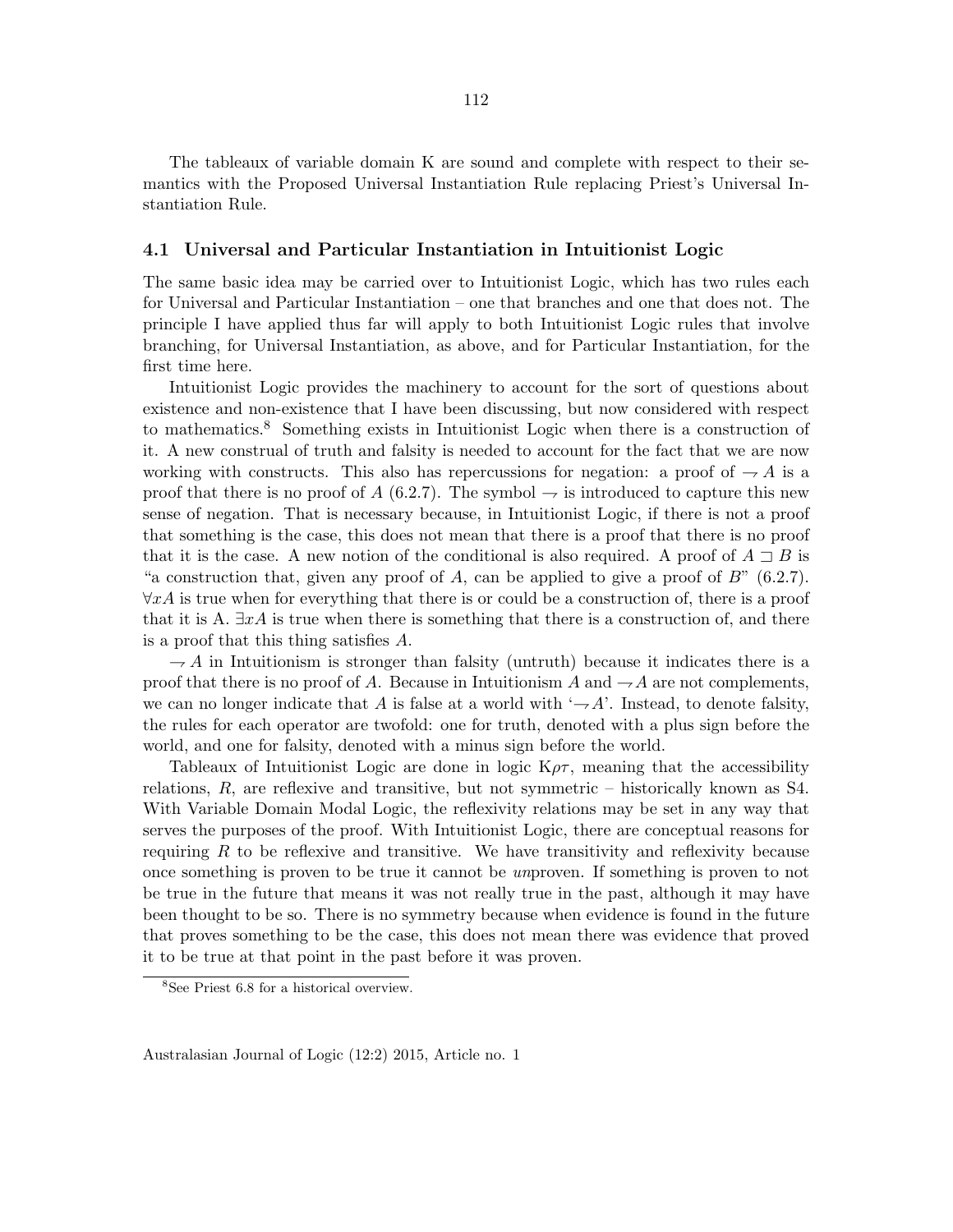Now that I have explained the motivation for this system of logic, I will explain the rules Priest gives in the chapter.

We must introduce a line of the form  $\mathfrak{E}a$ ,  $+0$  for every object, a, given in the premises or conclusion; if there is no constant given in the premises or conclusion, we must introduce an existent object to world 0 at the beginning of the tableau (20.3.7; 20.4.1).

Every atomic sentence that is true at some world is true at every accessible world (6.3). This holds true for sentences using the existence predicate, meaning every object that has been constructed at a world also exists at all accessible worlds. This is captured by the Heredity Rule (20.4.1):

$$
Pa_1...a_n, +i
$$
  

$$
irj
$$
  

$$
\downarrow
$$
  

$$
Pa_1...a_n, +j
$$

The rules for Universal and Particular Instantiation are as follows (20.4.1):

| Universal Instantiation                                                        | Particular Instantiation                                                  |
|--------------------------------------------------------------------------------|---------------------------------------------------------------------------|
| $\forall x A, +i$<br>irj<br>$\swarrow$<br>$\mathfrak{E}a, -j \quad A_x(a), +j$ | $\exists xA, -i$<br>$\mathfrak{E}a, -i \overbrace{A_x(a), -i}^{\swarrow}$ |
| $\forall x A, -i$<br>irj<br>$\mathfrak{E}c, +j$<br>$A_x(c), -i$                | $\exists xA, +i$<br>$\mathfrak{E}c, +i$<br>$A_x(c)$ , +i                  |

Application of this set of rules often leads to a series of branches and swift closures if the object,  $a$ , is already on the branch for the world,  $i$ , or if the heredity rule can be applied to close the branch. This looks similar to the branching demonstrated above in Free Logic Tableaux A and C and Variable Domain Modal Logic Tableaux D and F. Priest 20.4.2 provides such an example below.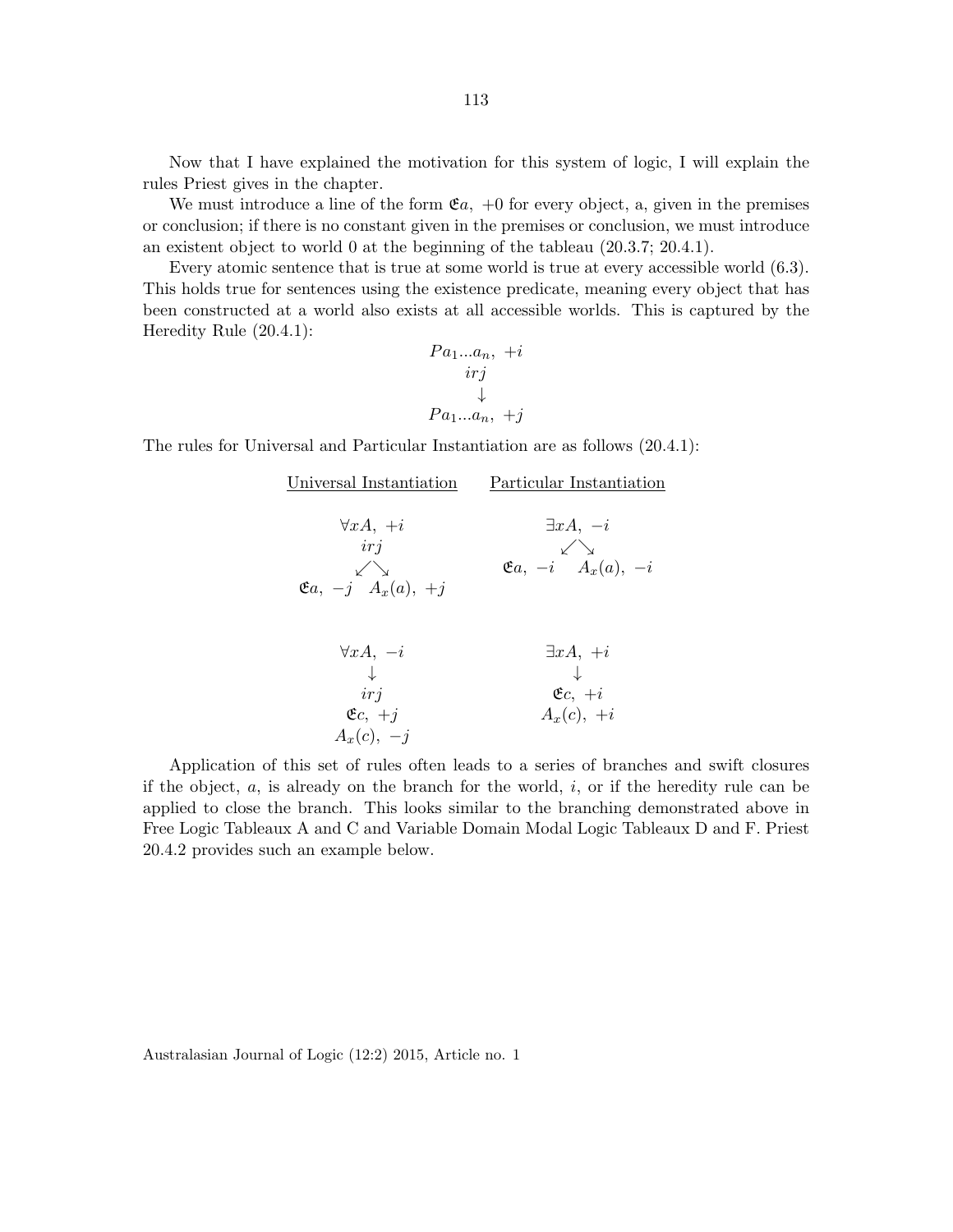## 4.2 Closed Tableaux in Intuitionist Logic

I. Closed tableau completed using Priest's Universal Instantiation Rule:

$$
\forall xPx \sqsupset Pa
$$

$$
\mathfrak{E}a, +0
$$

$$
\forall xPx \sqsupset Pa, -0
$$

$$
0r0
$$

$$
0r1, 1r1
$$

$$
\forall xPx, +1
$$

$$
Pa, -1
$$

$$
\mathfrak{E}a, -1 \quad Pa, +1
$$

$$
\mathfrak{E}a, +1 \qquad X
$$

$$
X
$$

The branching that was seen with the rules for Free and Variable Domain Modal Logic is exacerbated with this set of rules because now there is also a branching rule for the particular quantifier. Priest writes that the resulting tableaux are "perspicuous, but can be unwieldy, due to the branching delivered by the second pair of quantifier rules" (20.5) and names this sort of tableaux tableaux of kind 1.

Priest proposes tableaux of kind 2 that require "extra book-keeping" but that simplify tableaux by eliminating the existence predicate, requiring instead information which is on the tableau, but only implicitly. He proposes replacing the rules above with the following  $(20.5.4):$ 

| $\exists xA, -i$<br>$\downarrow$<br>$A_x(a), -i$ |
|--------------------------------------------------|
|                                                  |
|                                                  |
| $\exists xA, +i$                                 |
| $\downarrow$<br>$A_x(c)$ , $+i$                  |
|                                                  |

For the top particular instantiation rule the object a must "belong to"  $i$  and for the top universal instantiation rule, the object a must "belong to"  $j$  (20.5.3). For an object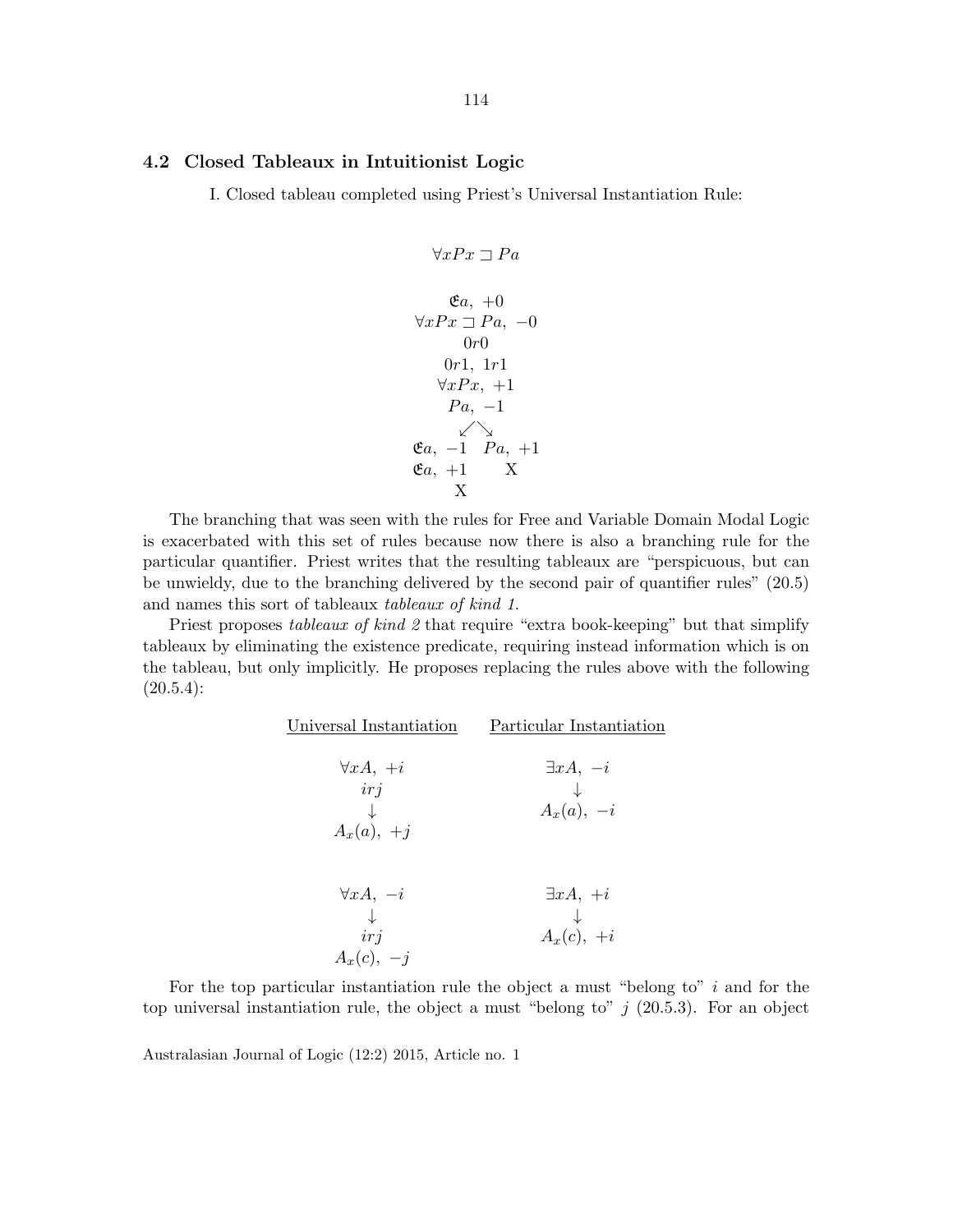to "belong to" a world that means it exists at that world. As one applies these rules, one must use information implicit on the branch, as it is not explicitly visible anywhere on the branch. Tableaux of this form are less unwieldy than those of kind 1 but they are less perspicuous.

I propose a revised version of these rules in the model of those I have presented above. It has the reduction in branches of tableaux of kind 2 and the perspicuity of tableaux of kind 1. These rules essentially spell out what was kept in ones head in tableaux of kind 2. In this rule  $\mathfrak{E}_a$ , i indicates a belongs to i. I propose the following rules for Intuitionist Logic to replace the current branching rules of tableaux of kind 1 and the top rules of tableaux of kind 2:

| Universal Instantiation | Particular Instantiation |
|-------------------------|--------------------------|
|                         |                          |
| $\forall x A, +i$       | $\exists xA, +i$         |
| irj                     | $\mathfrak{E}c + i$      |
| $\mathfrak{E}a + j$     |                          |
|                         | $A_x(c)$ , $+i$          |
| $A_x(a), +j$            |                          |

Because it is a requirement of this rule that there exists an object in the relevant domain for the rule to be applied, it is advisable to apply the Heredity Rule as soon as there is a new variable or world to apply it to.

Tableau I completed with the Proposed Universal Instantiation Rule for Intuitionist Logic goes as follows.

J. Closed tableau completed using Proposed Rules:

$$
\forall xPx \sqsupset Pa
$$

$$
\mathfrak{E}a, +0
$$

$$
\forall xPx \sqsupset Pa, -0
$$

$$
0r0
$$

$$
0r1, 1r1
$$

$$
\mathfrak{E}a, +1
$$

$$
\forall xPx, +1
$$

$$
Pa, -1
$$

$$
Pa +1
$$

$$
X
$$

Tableau I has 8 lines and branches once; Tableau J has 8 lines and does not branch.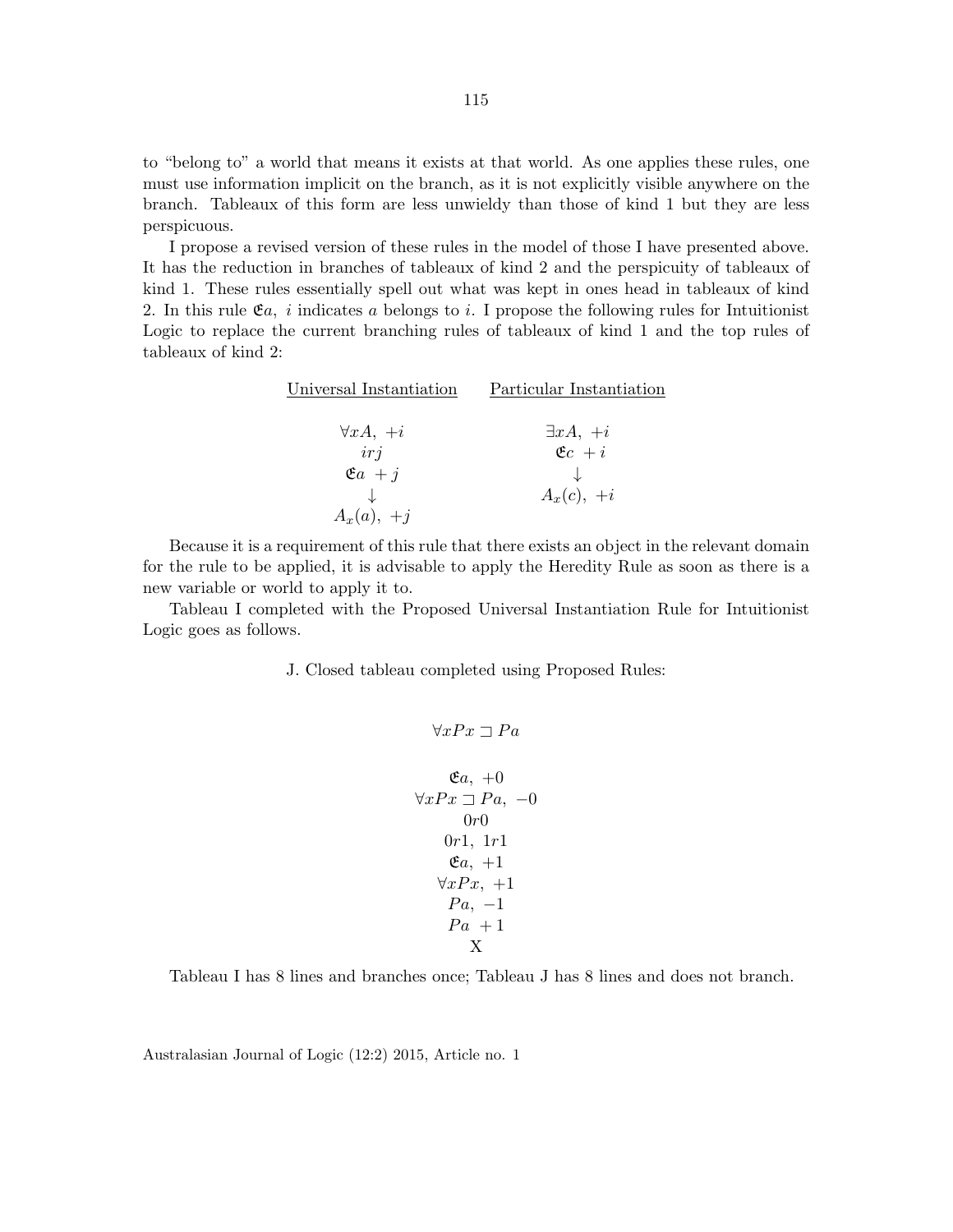#### 4.3 Open Tableaux in Intuitionist Logic

K. Open tableau completed using Priest's False Particular Instantiation Rule (20.4.2):

$$
\exists x (Px \lor \neg Px)
$$
\n
$$
\mathfrak{E}c, +0
$$
\n
$$
\exists x (Px \lor \neg Px), -0
$$
\n
$$
0r0
$$
\n
$$
\mathfrak{E}c, -0 \quad Pc \lor \neg Pc, -0
$$
\n
$$
\neg Pc, -0
$$
\n
$$
\neg Pc, -0
$$
\n
$$
0r1, 1r1
$$
\n
$$
Pc, +1
$$
\n
$$
\mathfrak{E}c, +1
$$
\n
$$
\uparrow
$$

To read a countermodel off the open branch, we will use the basic structure as above to account for the quantifiers, supplemented with the methods of propositional Intuitionist Logic (6.4.8). If the branch states that some node is true at some world, it is indicated as true in the countermodel. If some node is stated to be false at some world, it is indicated as false in the countermodel. The countermodel given by the open branch of tableau K,  $W = \{w_0, w_1\}$ ,  $w_0 R w_0$ ,  $w_0 R w_1$ ,  $w_1 R w_1$ ,  $D = \{\delta_c\}$ ,  $v(w_0) = D_{w0} = v(w_0)(\mathfrak{E}) =$  $\{\delta_c\}, v(w_1) = Dw_1 = vw_1(\mathfrak{E}) = \{\delta_c\}, vw_0(P) = \emptyset, vw_1(P) = \{\delta_c\}, \text{ and } v(c) = \delta_c$ . This can be depicted as:

$$
\begin{array}{ccc}\n\delta_c & & \delta_c \\
\mathfrak{E} & \sqrt{w_0} & \longrightarrow & w_1 & \mathfrak{E} & \sqrt{p} \\
P & X & & & P & \sqrt{p} \\
\end{array}
$$

Recall that  $-Px$  means that there is a proof that there is no proof that  $Px. -Px$ fails at  $w_0$  because Pc holds at  $w_1$  as given in the right side of the model and thus there can be no proof that there is no proof that Px. Px also fails at  $w_0$  as given in the left side of the model. Thus, for c, it is not the case that it either is  $P_c$  or  $\rightarrow P_c$ . c is the only object in the model. Thus, the countermodel demonstrates that  $\exists x (Px \vee \neg Px)$  is invalid.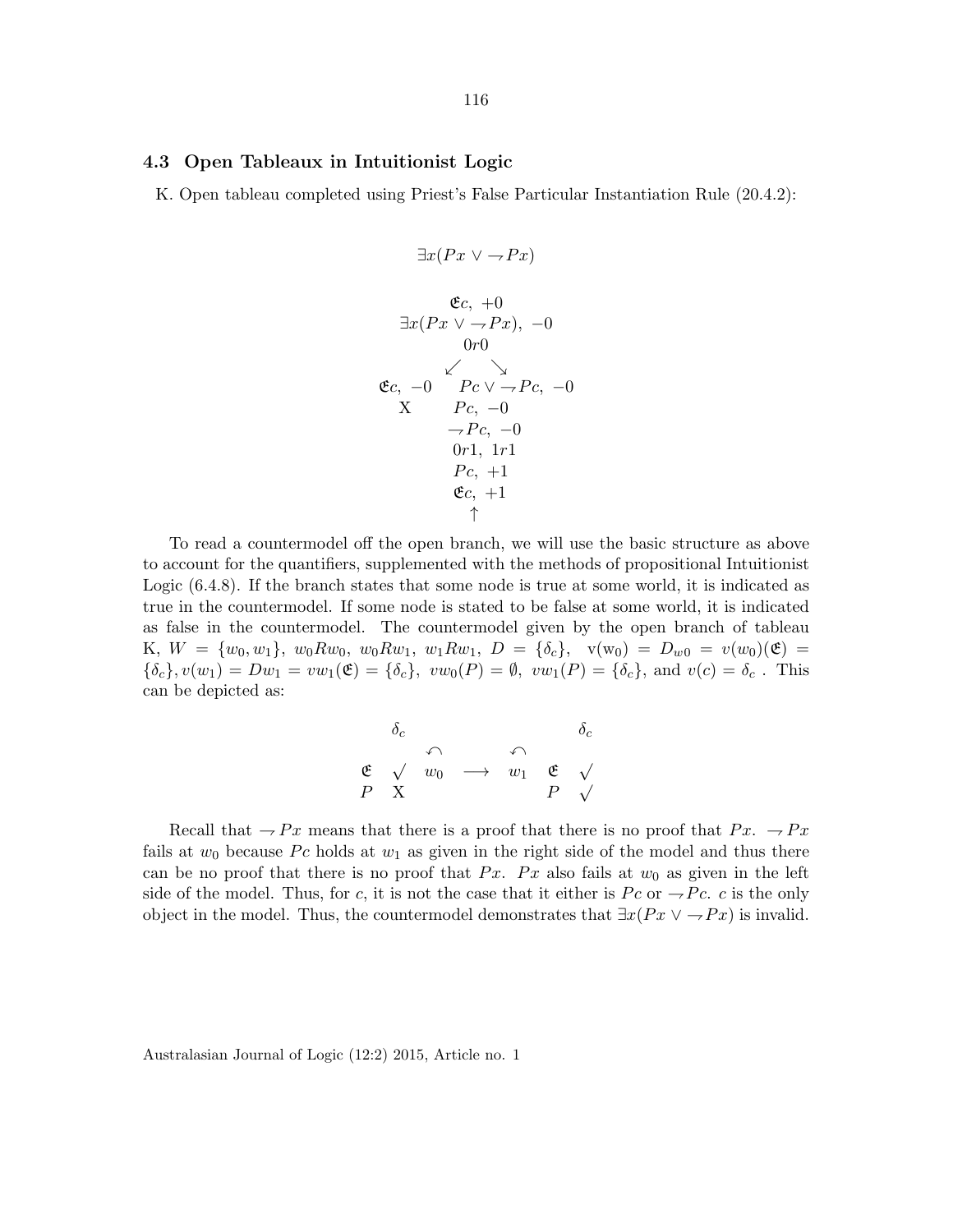L. Open tableau completed using Proposed False Particular Instantiation Rule (20.4.2):

$$
\exists x (Px \lor \neg Px)
$$
\n
$$
\mathfrak{E}c, +0
$$
\n
$$
\exists x (Px \lor \neg Px), -0
$$
\n
$$
0r0
$$
\n
$$
Pc \lor \neg Pc, -0
$$
\n
$$
Pc, -0
$$
\n
$$
\neg Pc, -0
$$
\n
$$
0r1, 1r1
$$
\n
$$
Pc, +1
$$
\n
$$
\mathfrak{E}c, +1
$$
\n
$$
\uparrow
$$

The countermodel is generated following the same procedure as above and may be verified in the same way.

$$
\begin{array}{ccc}\n\delta_c & & \delta_c \\
\mathfrak{E} & \sqrt{w_0} & \longrightarrow & w_1 & \mathfrak{E} & \sqrt{p} \\
P & X & & P & \sqrt{p} & \sqrt{p} \\
\end{array}
$$

Tableau K has 9 lines and branches once; Tableau L has 9 lines and does not branch. Both executions arrived at the same countermodel. As is demonstrated by this example executed two different ways, the proposed rules can simplify tableaux in Intuitionist Logic and eliminate the need to have two types of rules in the chapter. The proposed rules result in Intuitionistic Logic tableaux that are both perspicuous and not unwieldy.

#### 4.4 Soundness and Completeness in Intuitionist Logic

The Locality Lemma (20.9.2) and Denotation Lemma (20.9.3) are unchanged.

Theorem: The tableaux of Intuitionist Logic are sound with respect to their semantics.

The proof is as in 20.9.5. The only differences in the Soundness Lemma are in the cases for truth in Universal Instantiation and falsity in Particular Instantiation.

Soundness is proven by demonstrating that, if we assume that on some interpretation, I, everything on the branch thus far is true, application of the rule in question maintains truth on at least one of the branches, on some interpretation,  $I'$ .

We have two rules to consider. For truth in the case of Universal Instantiation we have the following: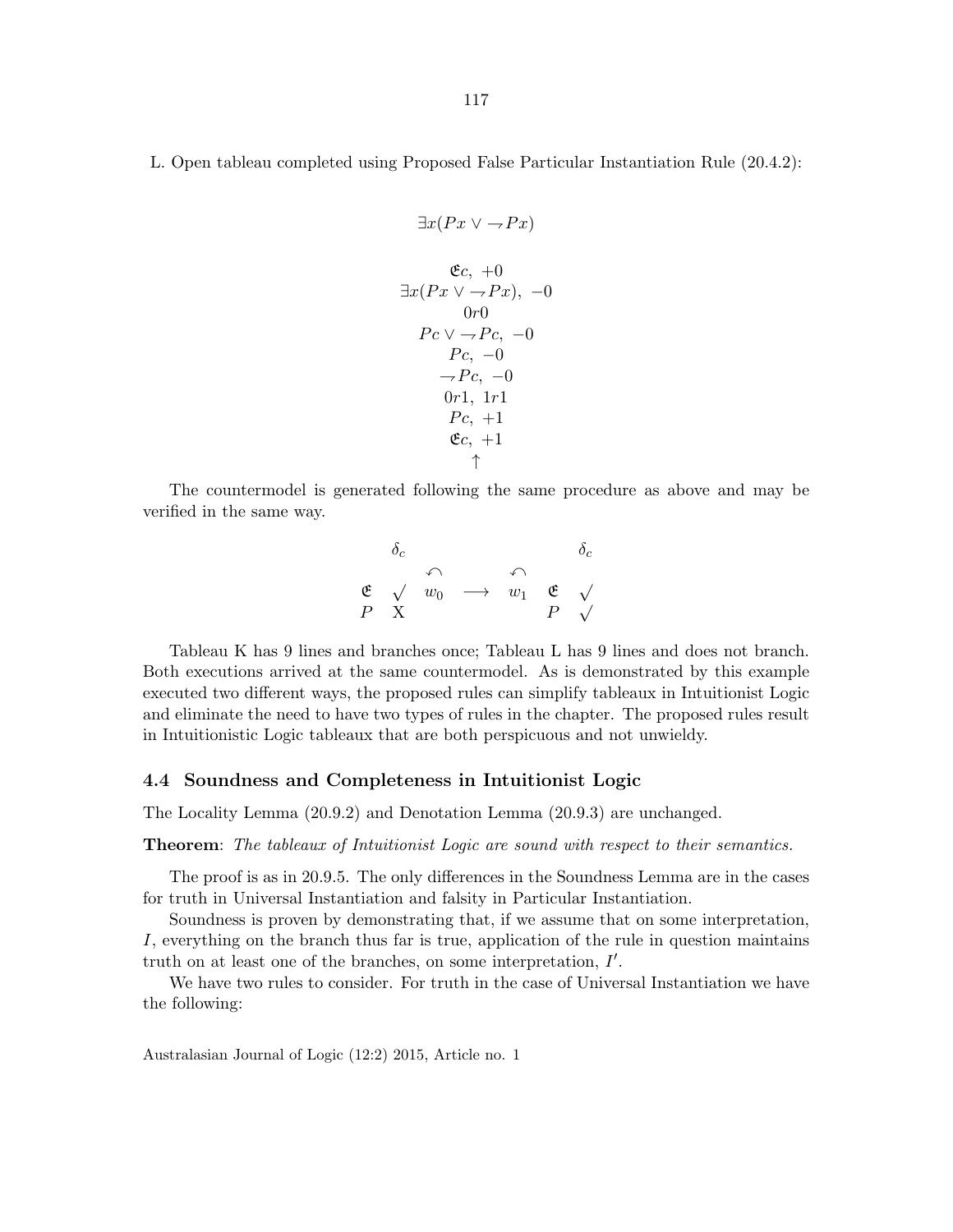Let f be a function that shows interpretation I to be faithful to the branch, that is, f is a function from numbers to worlds that indicates which world in an interpretation each number is referring to  $(2.9.2)$ . Consider an application of the rule:

(i) 
$$
\forall x A, +i
$$
  
\n $irj$   
\n $\mathfrak{E}a, +j$   
\n $\downarrow$   
\n $A_x(a), +j$ 

Assume that in  $I \forall x A$  is true at  $f(i)$  and  $\mathfrak{E}a$  true at  $f(j)$  when  $f(i)Rf(j)$ . This means that for  $\forall d \in D_{f(j)}$   $A_x(k_d)$  is true at  $f(j)$ . Let d be such that  $v(a) = v(k_d)$ . Because  $\mathfrak{E}a$  is true at  $f(j)$  this means  $d \in D_{f(j)}$ . This means  $A_x(k_d)$  is true at  $f(j)$ . By the Denotation Lemma (20.9.3)  $A_x(a)$  is true at  $f(j)$ . Hence, I is faithful to the branch, and we can take  $I'$  to be  $I$ .

For the falsity case of Particular Instantiation we have the following:

Let f be a function that shows interpretation  $I$  to be faithful to the branch. Consider an application of the rule:

$$
\begin{matrix} (ii) & \exists x A, \ -i \\ & \mathfrak{E} a, \ +i \\ & \downarrow \\ & A_x(a), \ -i \end{matrix}
$$

Assume that in  $I \exists x A$  is false at  $f(i)$  and  $\mathfrak{E}a$  true at  $f(i)$ . This means that for  $\forall d \in D$ ,  $f(i)$  $A_x(k_d)$  is false at  $f(i)$ . Let d be such that  $v(a) = v(k_d)$ . Because  $\mathfrak{E}a$  true at  $f(i)$  this means  $d \in D_{f(i)}$ . This means  $A_x(k_d)$  is false at  $f(i)$ . By the Denotation Lemma (20.9.3)  $A_x(a)$  is false at  $f(i)$ . Hence, I is faithful to the branch, and we can take I' to be I.

Theorem: The tableaux of Intuitionist Logic are complete with respect to their semantics.

Completeness is proven by demonstrating that for every formula, A, on an open branch, B

If  $A$ ,  $+i$  is on B then  $v_{w_i}(A) = 1$ , and If  $A$ ,  $-i$  is on B then  $v_{w_i}(A) = 0$ .

The open branch, B, induces an interpretation  $\langle D, W, R, v \rangle$  that is defined as follows. Let C be the set of all constants on the branch.  $W = \{w_i : i \text{ occurs on B}\}\$ .  $w_i R w_j$  if and only if irj occurs on B.  $D = \{\delta_a : a \in C\}$ . For all constants, a, on B,  $v(a) = \delta_a$ . For every n-place predicate on B (including  $\mathfrak{E}$ ),  $<\delta_{a_1},...,\delta_{a_n}>\in vw_i$  if and only if  $Pa_1...a_n$ ,  $+i$  is on B.  $D_{w_i} = v(w_i) = v_{w_i}(\mathfrak{E}) = {\delta_a : \mathfrak{E}_a, i \text{ occurs on B}}$ . This means  $\delta_a \in D_{w_i}$  if and only if  $\mathfrak{E}a$ , *i* is on the branch.

The argument is as in 20.9.8. There are only two differences: the plus case for Universal Instantiation and minus case for Existential Instantiation.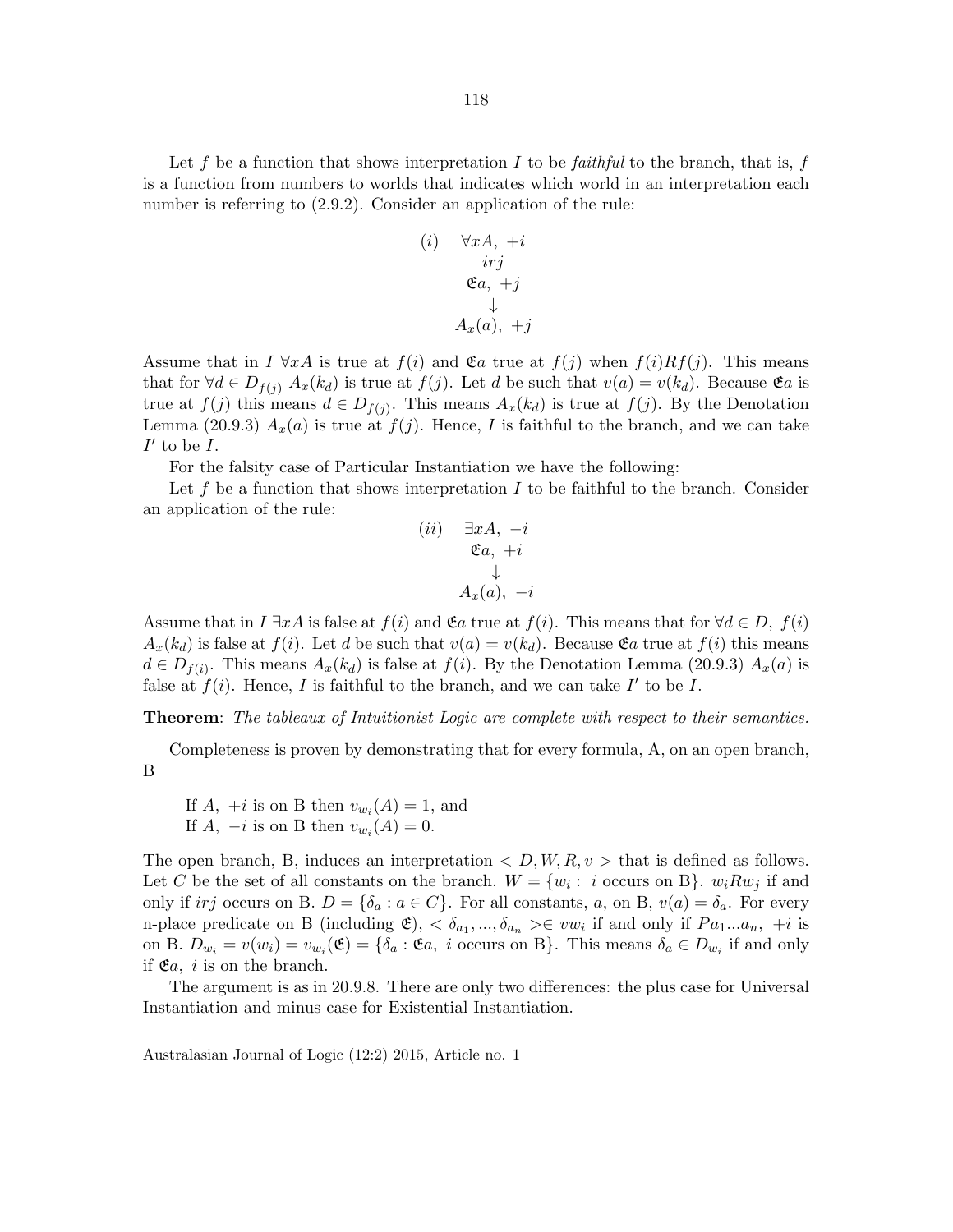For the first of these, we have the following: suppose that  $\forall x A$ , +i is on the branch. We must show that  $\forall x A$  is true at  $w_i$  in the induced interpretation. This means that for all j such that irj  $d \in D_{w_j}$   $A_x(k_d)$  is true at  $w_j$ . Suppose that  $d \in D_{w_j}$ . Let c denote d. Because  $d \in D_{w_j}$  this means that  $\mathfrak{E}c, +j$ , is on B. So, we have applied the modified universal instantiation rule and  $A_x(c)$ ,  $+j$ , is on B. By Induction Hypothesis,  $A_x(c)$  is true at  $w_j$  and  $A_x(k_d)$  is true at  $w_j$  by the Denotation Lemma. Thus  $v_{w_i}(\forall x A) = 1$ .

For the second case: suppose that  $\exists x A$ ,  $-i$  is on the branch. We must show that  $\exists x A$  is false at  $w_i$  in the induced interpretation. This means that for every c such that  $d \in D_{w_i}$   $A_x(k_d)$  is false at  $w_i$ . Suppose that  $d \in D_{w_i}$ . Let c denote d. Because  $d \in D_{w_i}$ this means that  $\mathfrak{E}c$ ,  $+i$ , is on B. So, we have applied the modified particular instantiation rule and  $A_x(c)$ ,  $-i$ , is on B. By Induction Hypothesis,  $A_x(c)$  is false at  $w_i$  and  $A_x(k_d)$  is false at  $w_i$  by the Denotation Lemma. Thus  $v_{w_i}(\exists x A) = 0$ .

The tableaux of Intuitionist Logic are sound and complete with respect to their semantics with the proposed True Universal Instantiation and False Particular Instantiation rules replacing Priest's True Universal Instantiation and False Particular Instantiation rules.

# 5. Concluding Remarks

In the 12 examples provided, the proposed rule reduced the total lines of proofs by 6 and the total number of branches by 18. With Priest's rule, it was often the case that a left branch was created only to be quickly closed. This is remedied by applying the proposed rule instead: the universal quantifier is instantiated only if an existent object is present in the relevant world, if applicable.

To conclude I will point out a way in which the proposed rule is similar in principle to a more familiar rule. In Priest's Universal Instantiation Rule there is a disanalogy between  $\Box Px$  and  $\forall x$ ; this analogy is restored with the proposed rules. There are a number of parallels between the rules for  $\Box Px$  and  $\Diamond Px$  and for  $\forall x$  and  $\exists x$ , respectively. For  $\Diamond Px$ and  $\exists x$  something new is introduced when the rule is applied: if  $\Diamond Px$  is on the branch, we introduce a world; if  $\exists x$  is on the branch, we introduce a constant. If  $\Box Px$  is on the branch, we are not at liberty to introduce a world at which this holds because  $\Box Px$  is "trivially" true when there is no world; the rule is applied only to worlds already present on the branch. In Priest's rule for  $\forall xPx$ , we were at liberty to introduce a constant which made  $Px$  true even when there was no existing constant present on the branch. Now, for  $\square Px$  and  $\forall x$ , application of the rule is limited to what we already have: we apply  $\square Px$ to every world on the branch; we apply  $\forall xPx$  to every constant on the branch. If there is no existent object,  $\forall xPx$  is "trivially" true. Requiring an existent constant to be on the branch before application of the  $\forall x$  rule is similar in principle to requiring a world to exist before application of the  $\Box Px$  rule. For purposes of reading a countermodel off the branch, it is not assumed that there is an accessible world beyond  $w_0$  if it is not explicitly stated on the branch. Similarly, with the proposed rules, it is not assumed that the object